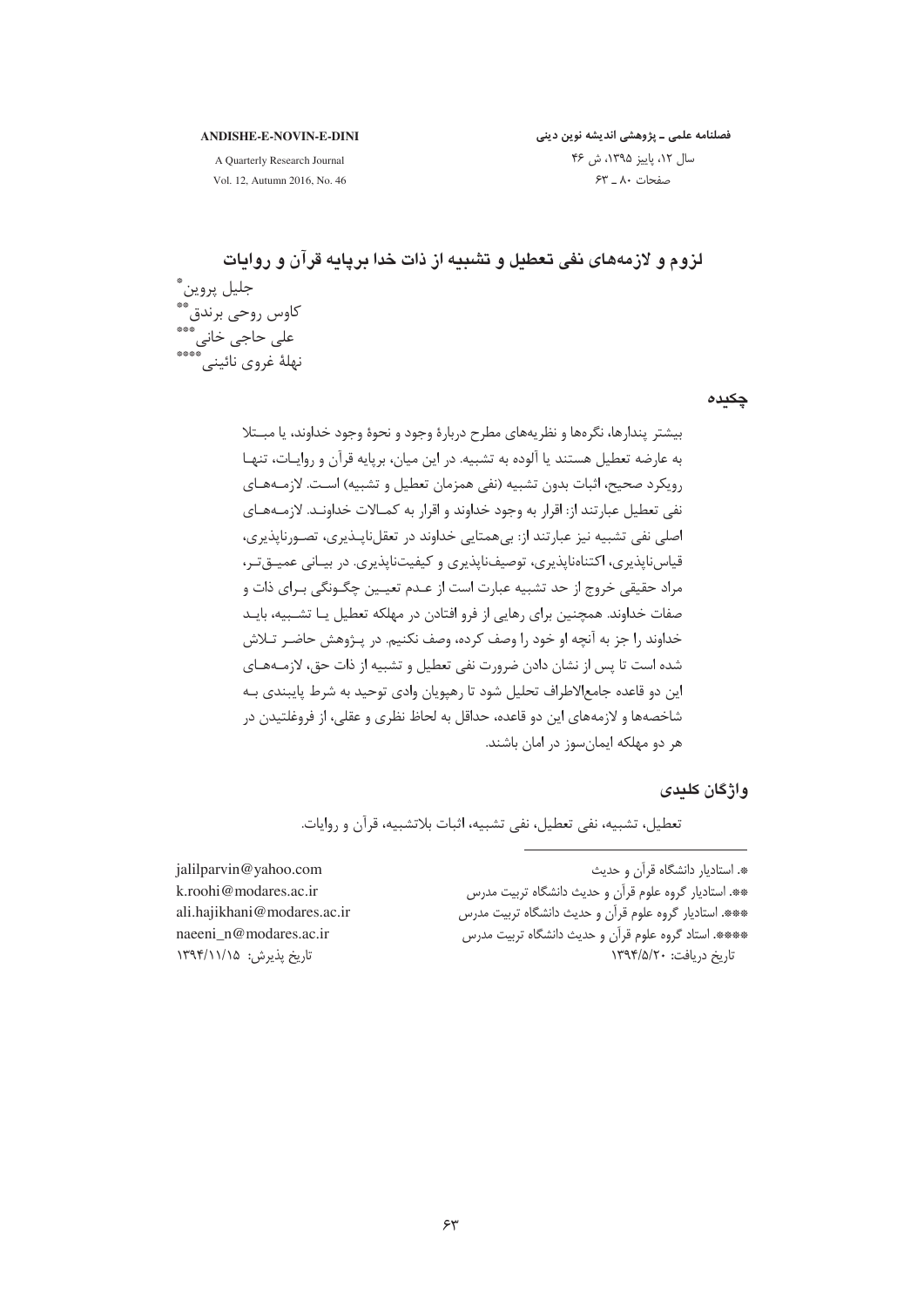#### طرح مسئله

درباره وجود خدا این رویکردها وجود دارد: نیسـت (خـداناباوری (Atheism))؛ نمـی‹دانـیم هسـت یـا نیسـت (خدانادانی (Agnosticism))؛ مهم نیست که هست یا نیست (خدانامهمدانی (Apatheism))؛ بود ولی حالا نیست (خلق کرد و نابود شد) یا خلق کرد و رها کرد (دادارباوری (Deism))؛ هست، ولی کامل نیست؛ بلکـه حركت تدريجي به سوى كمال دارد (الهيات يويشي (Process Theology))؛ خدا چيزي جز سـرجمع عـالم نیست (همه با هم خـدایی (Pantheism))؛ عـالم بخشـی از خداسـت (همـه در خـدایی (Panintheism))؛ خداوند یک وجود بسیط صرف و در نتیجه یکپارچه و بینهایتی است که کران تا کران هسـتی را فراگرفتـه و جايي براي وجودِ غير باقي نگذاشته است (وحدت شخصي وجود)؛ خدا آن قدر منزِّه و متعالى است كـه اصـلاً ، نمي توان درباره او واژه «هست» يا معادل آن (مانند: شيئيت يا انّيت) را به كار برد (تنزيه منتهي بـه تعطيـل)؛ تمام صفات انسانی بر خداوند رواست (انسان وارانگارگی (Anthropomorphism)) حتّی جسم و جســمانیت (تشبيهه و تجسيم)؛ البته برخي با قيد «بلاكيفية». بارخدايا تو كيستي كه اين همه خلق حيران تواند؟ دغدغـه اصلی این نوشتار، جستجو درباره «ضرورت نفی تعطیل و نفی تشـبیه از ذات بـاری و لازمـههـای آن دو» در بینش و نگرش قرآن و روایات است.

#### الف) ايضاح مفاهيم

#### ىك. تعطىل

واژه تعطیل، در اصل به معنای خالی شدن از زینت است. (ابن منظور، ۱۴۱۴ ق: ۱۱ / ۴۵۴؛ ر. ک: فراهیـدی، ۱۴۱۰: ۲ / ۹؛ طریحی، ۱۴۱۶: ۵ / ۴۲۴؛ ابن|ثیر، ۱۳۶۷: ۳ / ۲۵۷) با این حال، «ع ط ل» درباره خالی شدن از هر چیزی استفاده میشود. (ابنِ منظور، همان) بر این اساس، تعطیل به معنای خالی کردن و رها کردن (تفریغ) خواهد بود. (راغب اصفهانی، ۱۴۱۲: ۵۷۲؛ ر. ک: رازی، ۱۴۰۸: ۲۰ / ۱۵۹؛ زمخشری، ۱۴۰۷؛ ۴ / ۷۰۷؛ طبرسی، ۱۳۷۷: ۴ / ۴۴۸؛ قرشی، ۱۳۷۷: ۵ / ۱۶)

اصطلاح «تعطیل» در علم کلام، تداعی کننده وجوه معنایی متعددی است. (برای نمونه، ر. ک: شهرستانی، ۱۴۲۵ ق: ۷۴) همچنین، تُعْطیل یک اصطلاح ادبی است. (ر. ک: سجادی، ۱۳۷۳: ۱ / ۵۴۷: تهانوی، ۱۹۹۶: ۱ / ۴۸۵) با این حال، تعطیل مورد نظر در پژوهش حاضر، در مقابل تشبیه (مانندکردن خداوند به مخلوقات) به کار می رود و در حوزه خداشناسی مطرح است. در روایات، اصطلاح «تعطیل» به معنای انکار وجود خدا و کمالات او به کار رفته است. مؤید این مطلب، تعابیری همچون بطلان، ابطال، نفی و انکار است که در این روایات، عبارتهای متناظر با تعطیل بیان شدهاند؛ حتی در روایتی از امام صادق الله همه اين تعابير در كنار هم نشستهاند: «وَلَكنْ لَا بُدَّ مِنَ الْخُرُوجِ مِنْ جِهَةِ التَّعْطِيلِ وَالتَّشْبِيهِ لِأَنَّ مَنْ نَفَاهُ فَقَدْ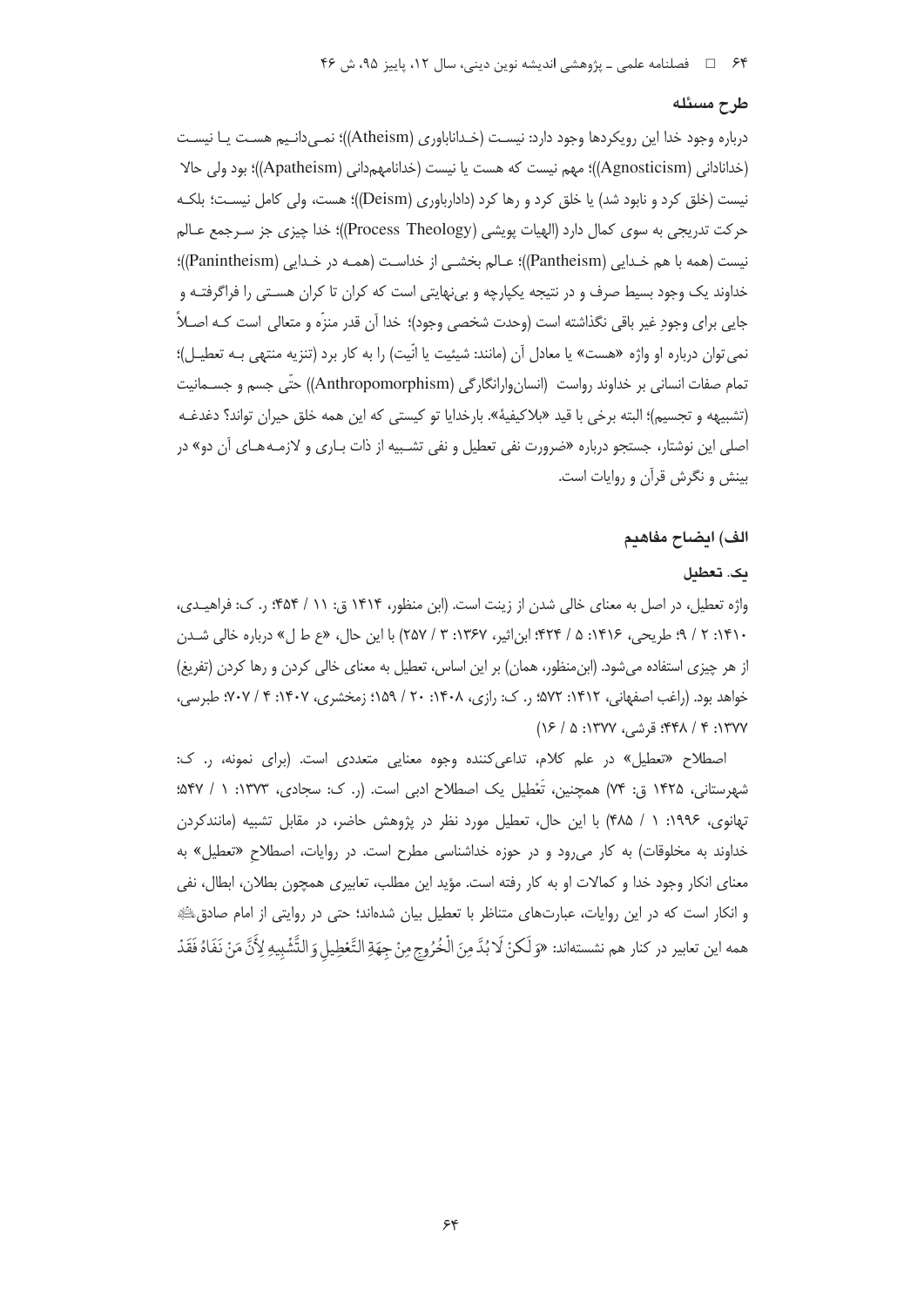لزوم و لازمههای نفی تعطیل و تشبیه از ذات خدا برپایه قرآن و روایات ⊥ \_\_\_ ۶۵

أَنْكَرَهُ وَ دَفَعَ رُبُوبيَّتَهُ وَ أَبْطَلَهُ وَ مَنْ شَبَّهَهُ بِغَيْرِهِ فَقَدْ أَثْبَتَهُ بِصِفَةِ الْمَخْلُوقِينَ الْمَصْنُوعِينَ الَّذِينَ لَا يَسْتَحِقُّونَ الرُّبُوبيَّةَ»؛ خروج از حد تعطيل و تشبيه ضروري است؛ چراكه كسي كه او را نفي كرده باشد، قطعاً او را انكار، ربوبيت او را دفع، و او را ابطال كرده است ...». (كليني، ١٣۶٢: ١ / ٨٥)

## دو . تشىيە

«شبه و شبّه و شبیه»، هر سه به معنای مثل و نظیر هستند (ابن منظـور، ۱۴۱۴: ۵۰۳ / ۵۰۳) و واژه «تشـبیه»، به معنای شبیه ساختن (یا مانندکردن) چیزی به چیزی است. (زوزنی، ۱۳۴۵: ۲ / ۲۱۴ \_ ۲۱۳) تعریف تشـبیه در اصطلاحشناسی دینی، بهویژه در اصطلاح متکلمان، عبارت است از: متصف نمـودن آن جنـاب بـه صـفات ممكنات. (اردكاني، ۱۳۶۳: ۱۸) به عبارت ديگر، مانندكردن خداوند به خلق و بيشـتر بـه انسـان. (شهرسـتاني،  $(111 - 177 / 1.1759$ 

# ب) لزوم نفي تعطيل و نفي تشبيه

قرآن کریم از یکسو وجود خداوند را بدیهی و فطری معرفی می کند (برای نمونه، ر. ک: ابراهیم / ۱۰؛ روم / ۳۰؛ اعراف / ۱۷۳ \_ ۱۷۲) و بر اسمای حسنی و صفات علیای خداوند تأکید می کند (برای نمونه، ٫. ک: اعراف / ۱۸۰؛ اسراء / ١١٠؛ طه / ٤٨؛ حشر / ٢٣) و از ديگرسو، هرگونه شباهت خدا را با مخلوقات صريحاً و قوياً نفي مي كند. (برای نمونه، ر. ک: شوری / ۱۱؛ توحید / ۴؛ انبیاء / ۲۲؛ مؤمنون / ۹۱) این رویکرد قرآن، در روایات فراوان و دقیقی نیز تاکید شده است. قدر متیقن و فصل مشترک همه این روایات، تأکید بر یک مضمون اعجازین است و آن اینکه: توحید صحیح خداوند، در گرو رعایت دو اصل است: خروج از حدِّ تعطیل و خروج از حدِّ تشبيه. كوتاهترين اين روايات عبارت است از: «اَلتُوحيدُ نَفي الْحَدَّيْنِ حَدِّ التَّعْطِيلِ وَ حَدِّ التَّشْبِيهِ». (احسائي، ۱۴۰۵: ۱ / ۳۰۴) در حدیثی مشابه، از امام جوادﷺ پرسیده میشود آیا جایز است درباره خدا کلمه شیء را به كار ببريم و حضرت ميفرمايند: «نَعَمْ تُخْرِجُهُ مِنَ الْحَدَّيْنِ حَدِّ التَّعْطِيل وَحَدِّ التَّشْبِيهِ»؛ بله او را از حدِّ تعطيل و از حدِّ تشبيه اخراج مي كني. (كليني، ١٣۶٢: ١ / ٨٢؛ ١ / ٨۵؛ صدوق، ١٣٩٨: ١٠٧: ٩٣: ٩؛ البته در نقل دیگری از این روایت، به جای «شَیْءٌ»، کلمه «مَوْجُودٌ» آمده است: مجلسی، ۱۴۰۴: ۳ / ۲۶۵)

شایان ذکر است که خود قرآن کریم، شیئیت را برای خداوند اثبات کرده است. (انعام / ١٩) جواز اطلاق شـیئیت بر خداوند با استناد به این آیه، در روایتی از امام رضایای تحلیل شـده اسـت. (ر. ک: صـدوق، ۱۳۹۸ ق: ۱۰۷؛ نیز ر. ک: عیاشی، ۱۳۸۰ ق: ۱ / ۳۵۶) در ادامه این روایت، امام مردم را از نظر خداشناسی و توحید به سه دسته تقسيم مي كند: ١. نفي (انكار خدا و صفات او)؛ ٢. تشبيه (خدا به مخلوقـات)؛ ٣. اثبـات بـدون تشـبيه. ايشـان بـا صراحتی غیر قابل تأویل تأکید می کند که تنها رویکرد صحیح معرفت توحیدی، اثبات بدون تشبیه است: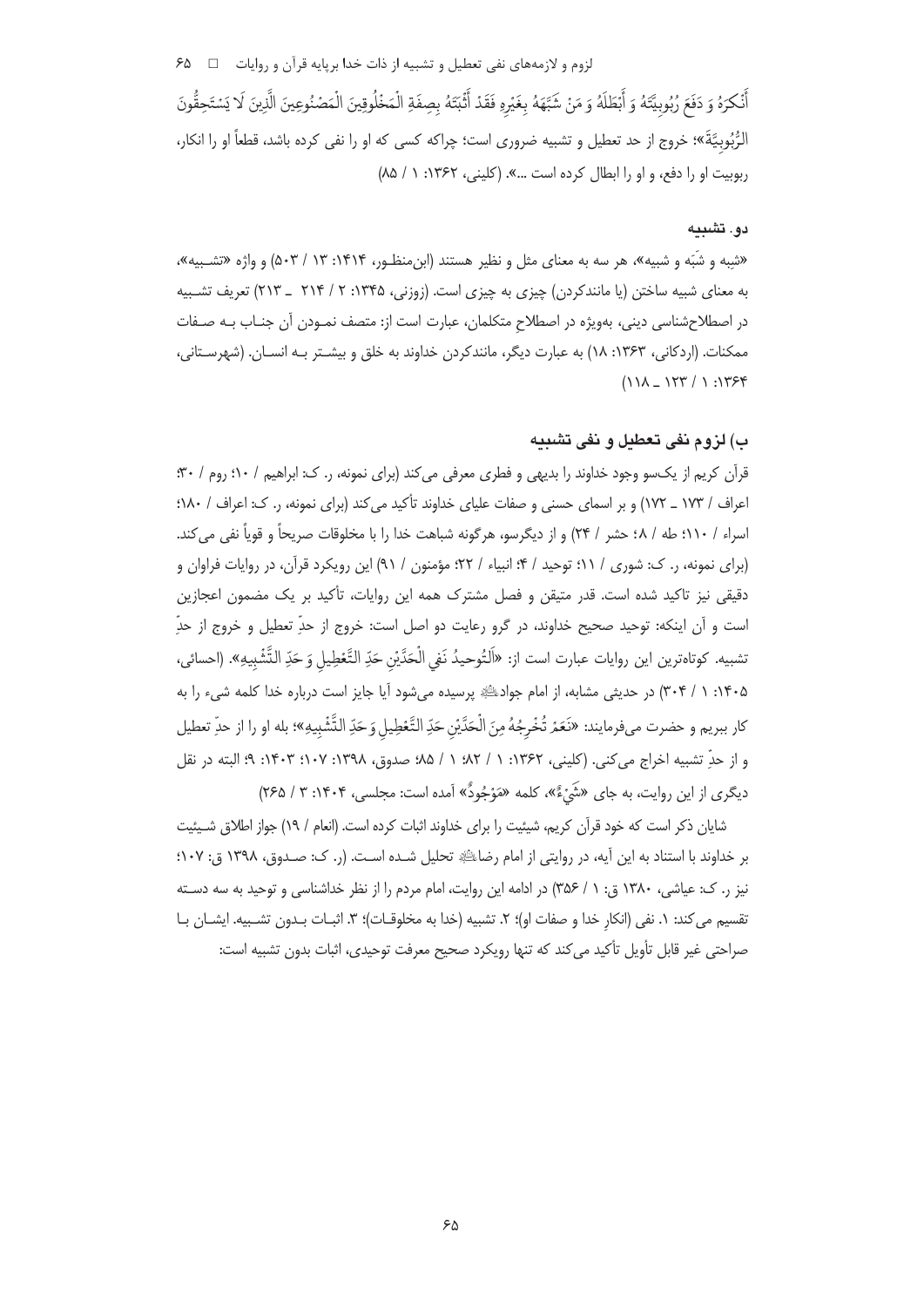۶۶ □ فصلنامه علمی ـ یژوهشی اندیشه نوین دینی، سال ۱۲، پاییز ۹۵، ش ۴۶

لِلنَّاسِ فِي التَّوْحِيدِ ثَلَاثَةُ مَذَاهِبَ نَفْيٌ وَ تَشْبِيهٌ وَ إِثْبَاتٌ بِغَيْرِ تَشْبِيهِ فَمَذْهَبُ النَّفْي لَا يَجُوزُ وَ مَذْهَبُ التَّشْبِيهِ لَا يَجُوزُ لِأَنَّ اللَّهَ تَبَارَكَ وَ تَعَالَى لَا يُشْبِهُهُ شَيْءٌ وَ السَّبِيلُ في الطَّرِيقَةِ الثَّالِثَةِ إِثْبَاتٌ بِلَا تَشْبِيهٍ. (صدوق، ١٣٩٨ ق: ١٠٧)

در تأييد مذهب حق (اثبات بدون تشبيه) و ابطال مذاهب باطل تعطيل و تشبيه، روايات ديگرى نيز وجود دارد که به ذکر دو نمونه دیگر اکتفا میشود: ۱. امام صادقﷺ در پاسخ به نامه عَبْدِ الرَّحِیم الْقَصِیر که در آن از امام درباره مذهب صحيح توحيدي سؤال شده بود، ميفرمايد: «أَنَّ الْمَذْهَبَ الصَّحِيحَ في التَّوْحِيدِ مَا نَزَلَ بِهِ الْقُرْآنُ مِنْ صِفَاتِ اللَّهِ عَزَّ وَجَلَّ فَانْفِ عَنِ اللَّهِ الْبُظْلَانَ وَ التَّشْبِيهَ ...»؛ مذهب حق در توحيد همان است كه در قرآن از صفات خدای عزّوجلّ آمده است. پس تعطیل و تشبیه را از خدا نفی کن. (همان: ۲۲۷؛ کلینی، ۱۳۶۲: ١ / ١٠٠) ٢. عبدالعظيم الحسنيﷺ به امام هاديﷺ عرض كرد: ميخواهم دين خود را بر شما عرضه كنم، اگر موردرضايت خدا است، براى هميشه بر آن ثابتقدم باشم. امام فرمود: ارائه بده. گفت: «إِنِّي أَقُولُ إِنَّ اللَّهَ تَبَارَك وَ تَعَالَى وَاحِدٌ لَيْسَ كمِثْلِهِ شَيْءٌ ءٌ خَارِجٌ عَنِ الْحَدَّيْنِ حَدِّ الْإِبْطَالِ وَ حَدِّ التّشبيهِ ...». حضرت ضمن تأييد اعتقادات وى فرمود: «يَا أَبَا الْقَاسِمِ هَذَا وَ اللَّهِ دِينُ اللَّهِ الَّذِي ارْتَضَاهُ لِعِبَادِهِ فَاثْبُتْ عَلَيْهِ ثَبَّتَكَ اللَّهُ بِالْقَوْلِ الثَّابتِ في الْحَياةِ الدُّنْيا وَ في الْآخِرَة؛ به خدا سوگند! اين همان دين خدا است كه آن را براي بندگانش پسنديده است ...». (صدوق، همان: ٨٢ \_ ٨١)

اگر تعطیل عارضهای است که اغلب، ملحدان و کافران گرفتار آن هستند، تشبیه نیز عارضهای است که اکثر موحدان بدان آلودهاند. پیچیدهتر آنکه: بسیاری از خداپرستان، بیآنکه خود بدانند، در دام تشبیه فرو افتادهاند. در نصوص دینی به ویژه در روایات، قباحت تشبیه و ضرورت نفی تشبیه به طور ویژه تأکید شده است. حتی در برخی روایات، اساس دیانت و اساس توحید، در «نفی تشبیه از خداوند» خلاصه شده است: «نِظَامُ تَوْحِيدِهِ نَفْيُ التَّشْبِيهِ عَنْه». (مفيد، ١٤١٣: ١ / ٢٢٣) بر اين اساس، گرفتار در دام تشبيه، گرفتار در بدترين نوع انحرافات عقيدتي است:

۱. شرک و کفر بودن تشبیه: طبق آیه ۱۰۶ سوره یوسف، بیشتر مردم جهان به خدا ایمان نمیآورند، مگر أنكه در همان حال مشركاند: «وَماْ يُؤْمِنُ اَكْثَرُهُمْ بِاللّهِ اِلّا وَهُمْ مُشْرِكُونَ». مقصود از «مُشْرِكُونَ» در آيه، بنا به قولي (از ابنءباس) أنهايي هستند كه خدا را تشبيه به خلق ميiمايند: «همر الذين يشبهون اللَّه بخلقه». (زمخشری، ۱۴۰۷: ۲ / ۵۰۸؛ فخر رازی، ۱۴۲۰: ۱۸ / ۵۲) همچنین روایات بسیاری در زمینه شرک و کفر بودن تشبيه و تجسيم وارد شده است: «مَنْ قَالَ بِالتَّشْبِيهِ وَ الْجَبْرِ فَهُوَ كافِرُّ مُشْرِك». (صدوق، ١٣٧٨: ١ / ١٤٣: ١٣٩٨ ق: ٣۶۴؛ همچنين، ر. ک: همو، ١٣٧٨ ق: ١ / ١١۴؛ ١٣٩٨ ق: ٤٩) امام رضاياﷺ طبق نقل هايي ديگر،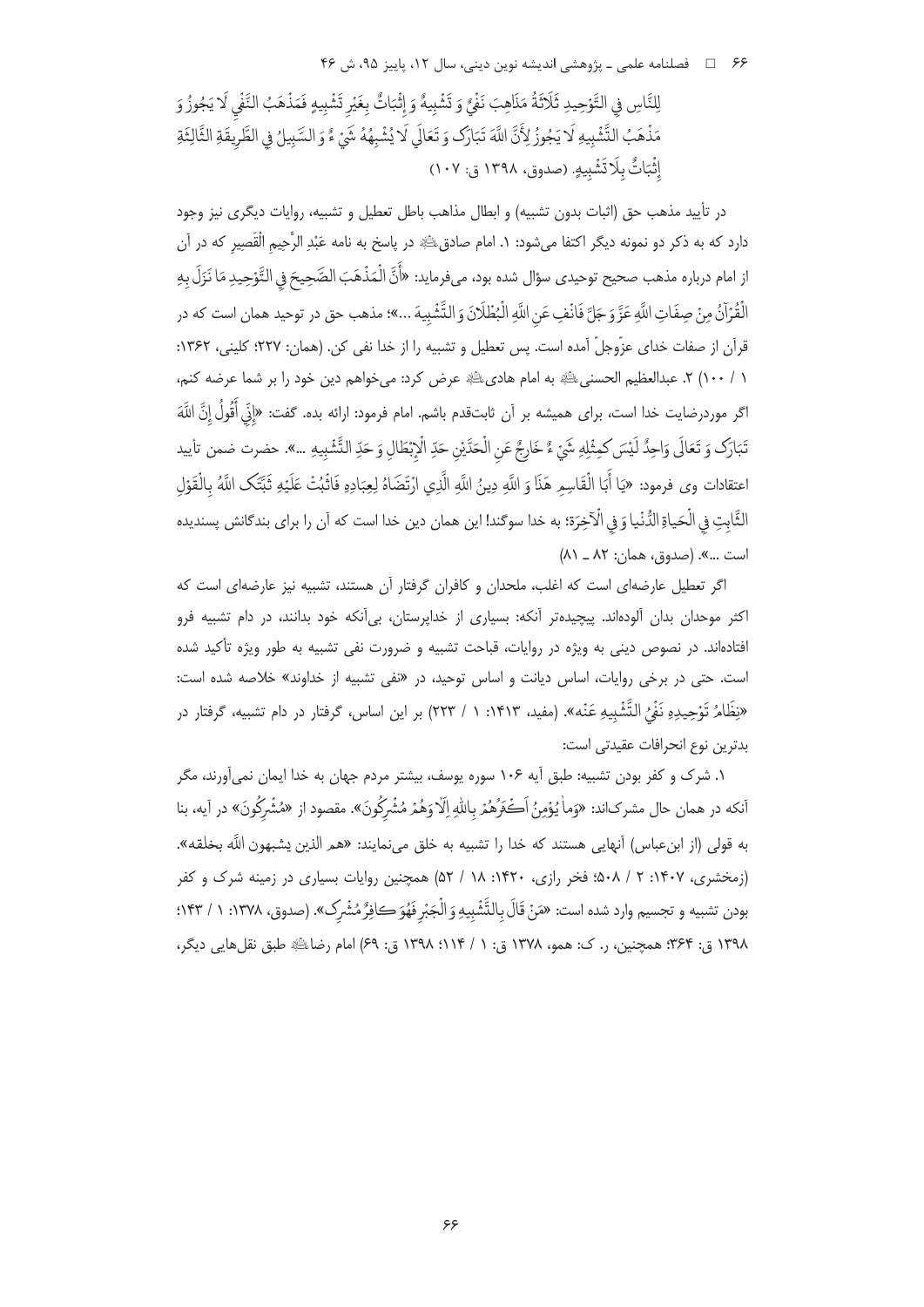لزوم و لازمههای نفی تعطیل و تشبیه از ذات خدا بریایه قرآن و روایات □ FV

مىفرمايد: «مَنْ شَبَّهَ اللَّهَ بِخَلْقِهِ فَهُوَ مُشْرِك إنَّ اللَّهَ تَبَارَك وَ تَعَالَى لَا يُشْبِهُ شَيْئاً وَ لَا يُشْبِهُهُ شَيْءٌ وَ كلُّ مَا وَقَعَ في الْوَهْمِ فَهُوَ بخِلَافِهِ»؛ هر كس خداوند را شبيه خلقش بداند، مشرك است. خداوند به هيچچيز شبيه نيست و هيچچيز همانند او نیست و هر چه در نظر آید، خداوند بر خلاف آن است. (همان: ۸۰) بند آخر این روایت، توهمناپذیری خداوند را یکی از لازمههای نفی تشبیه معرفی میکند؛ از همینررو، در *کافی* و *توحید* صدوق از امام صادقﷺ نقل شده است كه: «مَنْ عَبَدَ اللَّهَ بِالتَّوَهُّمِ فَقَدْ كَفَرَ»؛ (كليني، ١٣۶٢: ١ / ٨٧؛ صدوق، ١٣٩٨ ق: ٢٢٠) يعني: «هر که آفریدگار را عبادت نماید و مراد، معنایی باشد که در ذهن و خاطر او خلجان دارد، به این (دلیل) که معبود او امر متصور و مرتسم در ذهن او است، این عقیده کفر و الحاد است». (حسینی همدانی، ۱۳۶۳: ۲ / ۷۱)

۲. بزرگ ترین گناه بودن تشبیه. (مجلسی، ۱۴۰۴: ۳ / ۸)

٣. تشبيه دليلي بر عدم شناخت خداوند: «مَا عَرَفَنِي مَنْ شَبَّهَنِي بِخَلْقِي …»؛ مرا نشناخته هر كه مرا به آفریدگانم تشبیه نماید. (صدوق، ۱۳۹۸: ۳۵؛ ۱۳۷۸: ۱ / ۱۱۶) بنابراین او را آهنگ نکرده است کسی که او را شبيه خلق بداند: «لَا إِيَّاهُ عَنَى مَنْ شَبَّهَهُ». (همو، ١٣٩٨: ٣۵)

۴. مانعةالجمع بودن تشبيه با اخلاص: «لَا إخْلَاصَ مَعَ النَّشْبِيهِ». (صدوق، همان: ۴۰؛ ۱۳۷۸: ۱ / ۱۵۳: طبوبسر، ۱۴۰۳: ۲۰ / ۴۰۰)

۵. برائت اهل بيتﷺ از معتقدان به تشبيه و تجسيم در دنيا و آخرت: «مَنْ قَالَ بِالتَّشْبِيهِ وَ الْجَبْرِ فَهُوَ كافِرٌّ مُشْرِكٍ وَ نَحْنُ منْهُ بِرَاءٌ فِي الدُّنْيَا وَ الْآخِرَةِ …». (صدوق، ١٣٧٨: ١٣ / ١٣٣٣: ٣٤٣) همجنين امام هادی علیه از معتقدان به تجسیم، برائت جسته و نتیجه قهری اعتقاد به تجسیم را حادث پنداشتن خداوند معرفی کرده است. (همان: ۱۰۴) از همین٫رو شیخ صدوق از امام جواد و امام هادیﷺ نقل می کند که اعطای زكات به معتقدان به تجسيم جايز نيست و نبايد پشتسر چنين فردى نماز خواند. (همان: ١٠١) همچنين، يونس بن ظبيان و از امام صادقﷺ نقل مي كند كه شهادت فرد معتقد به تجسيم را نپذيريد و از ذبيحه او نخوريد. (مجلسي، ۱۴۰۴: ۳۶/ ۴۰۳)

بر اساس همین نصوص فراوان در این زمینه است که بیشتر فقها نیز به کفر و نجاست اهل تجسیم حکم کرده و برخی تصریح نمودهاند که فرقی بین معتقد حقیقی به تجسیم و کسانی که مـی گوینـد خداونـد جسـم است، اما لا كالاجسام نيست. (بروجردي، ١۴١۶: ۴ / ٢١٢)

نتیجه آنکه: تشبیه در هیچیک از انواع و وجوه آن، هیچ جایگاهی در مکتب اهل بیتﷺ ندارد. محمد بن مسلم از حضرت صادق ﷺ نقل می کند که فرمود: یا محمد، مردم همواره درباره همهچیز سخن میگویند، حتي در (ذات) خدا؛ هرگاه چنين سخني را شنيديد، بگوييد: «لَا إِلَهَ إِلَّا اللَّهُ الْوَاحِدُ الَّذي لَيْسَ كمثْلهِ شَيْءٌ».  $(485:3191)$  (صدوق)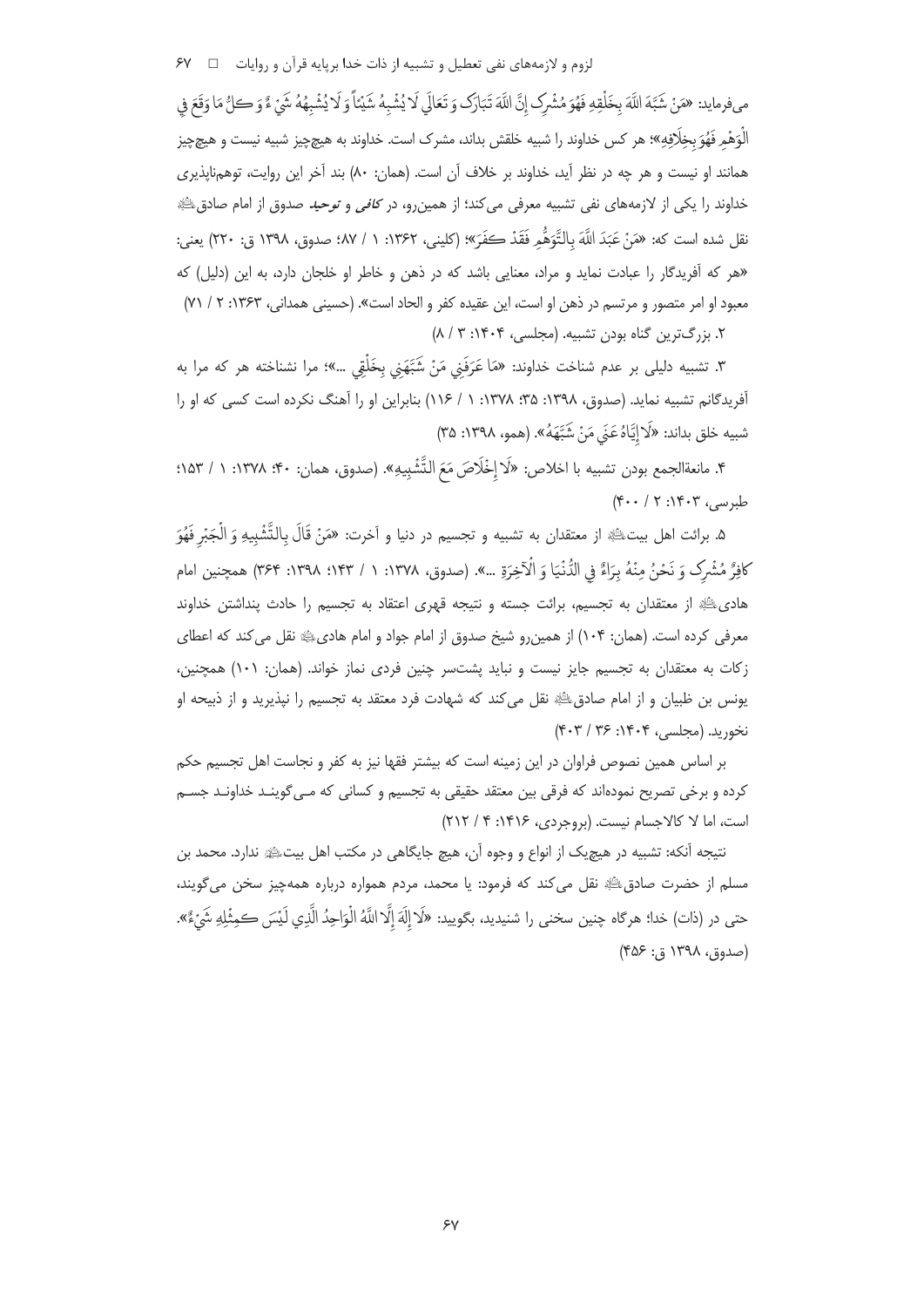#### ج) لازمەھاي نفي تعطىل

تعطیل وجودشناختی، بر دو قسم است: ۱. نفی وجود خداوند؛ (دغیم، ۲۰۰۱: ۱۷۸) بر این اسـاس، مُعَطَّـل بـه کسی می گویند که اعتقاد به وجود خدا ندارد و جهان را معطل از آفریننده می داند. (سجادی، ۱۳۷۳: ۱ / ۵۴۷: ر. ک: راغب اصفهانی، ۱۴۱۲: ۵۷۲: تهانوی، ۱۹۹۶: ۱ / ۴۸۶) البته قسمی از انکار وجود خداوند نیبز به ایبز معنا است که فرد به خداوند اعتقاد دارد؛ ولی خداوند را قابل وصف به موجود بودن یا شـبیء بـودن نمـبیدانـد. (دغیم، ۲۰۰۱ م: ۱۷۸) دلیل تعطیل نامیده شدن این نگرش از آن روست کـه اگـر خـدا را هسـت (موجـود یـا شيء) نگوييم، «نيست» خواهد بود و «نيست» تعطيل است؛ ٢. نفي كمالات خداوند؛ در ايـن معنـا، «مـذهب تعطیل» از آن کسانی است که صفات خدا را نفی می کنند و منکر آن هستند؛ برای نمونه معتقدند خداونـد بـه صفاتي همچون علم و قدرت موصوف نيست. (مجلسي، ۱۴۰۴: ۶۶ / ۲؛ دغيم، همان) بر اساس مطالب بالا لازمههای نفی تعطیل عبارتند از:

## يک. اقرار په وچود خداوند

رهیافت کلی نصوص دینی به ویژه قرآن به مسئله وجود خداوند این است که وجود خداوند امری فطری و بدیهی است؛ در عین حال به قصد تنبّه براهینی نیز اقامه میشود. از نظر قرآن کریم، وجود خداوند آنقدر روشن است که جای هیچگونه شک و شبههای در اینباره نیست: «اَفِی اللّٰهِ شَكٌّ فاٰطِر السَّمٰواٰتِ وَالۡاَرۡضِ». (ابراهیم / ۱۰) یکی از دلایل بداهت وجود خداوند این است که خود خداوند، خداشناسی و خداگرایی را در سرشت انسان ها قرار داده و در وجود آنها نهادینه کرده است. برای مثال، طبق تفسیر آیه میثاق. (اعراف / ۱۷۳ \_ ۱۷۲)

هر انساني در مرحله اي از هستي خويش به خدا اعتراف کرده است و هماکنون در پکس از مواطن درونی، هویت او نهادینه شده است که اگر کوشش کند، به یاد خواهـد آورد و آن اعتراف به نحوی بوده که فکر و وجدان او را برای خدایابی و خداگرایی مساعد نموده و در قیامت، عذر غفلت و بی خبری از خدا را از او سلب می کند. (جـوادی آملـی، ۱۳۸۶: ٣٢ \_ ٣١: , . ک: همو، ١٣٧٩: ١٣۶ \_ ١٢٢ \_ ١٢٢)

همچنین خداوند در آیه معروف به آیه فطرت می فرماید:

فَاقِمْ وَجْهَكَ لِلدِّينِ حَبْيفًا فِطْرَتَ اللهِ الَّتِي فَطَرَ النّاسَ عَلَيْها لا تَبْدِيلَ لِخَلْق اللهِ ذٰلِكَ الدِّينُ الْقَيِّمُروَلْكِنَّ أَكْثَرَ النَّاسِ لِأَبَعْلَمُونَ. پس روی خود را با گرایش تمام به حقّ، به سوی این دین کن، بـا همـان سرشـتی کـه خدا مردم را بر آن سرشته است. آفرینش خدای تغییرپذیر نیست. این است همان دیـن یایدار؛ ولی بیشتر مردم نمی دانند. (روم / ۳۰)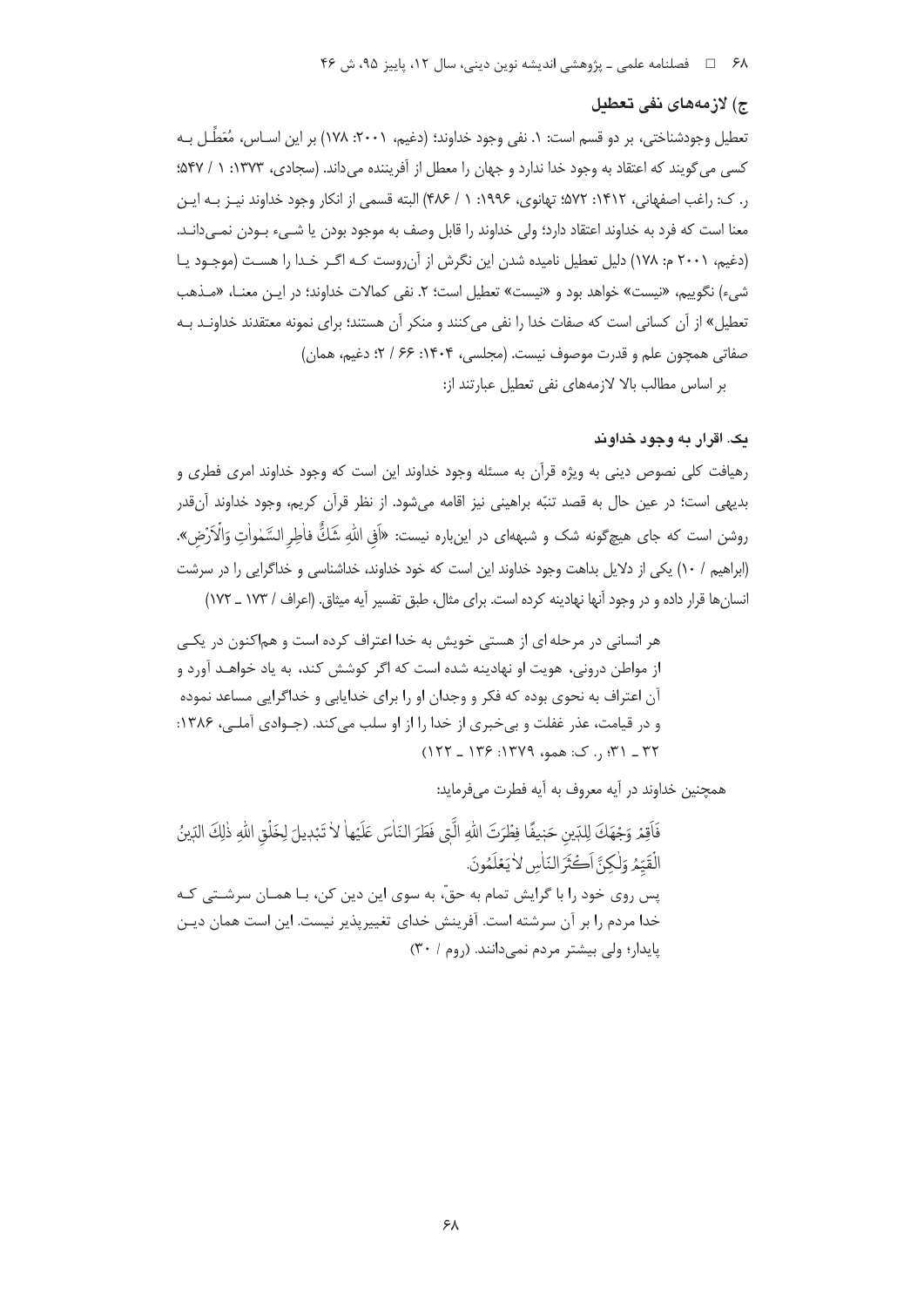شايد به سبب همين بداهت وجود خداوند و معرفت فطري به او بود كه وجود خداوند به منزله يگانه خالق هستی، بههیچوجه مورد انکار مشرکان زمان نزول قرآن نبود. این واقعیت تاریخی، در آیات متعـدّدی از قـرآن بازتاب یافته است. برای نمونه میفرماید: «اگر از آنها بیرسی چـه کسـبی آسـمانهـا و زمـین را آفریـد، قطعـاً خواهند گفت: (خداوند) عزیز و دانا» (زخرف / ۹: نیز ر. ک: زمر / ۳۸) یا «چه کسی خورشید و مـاه را مســخّر كرده است، قطعاً خواهند گفت: اللَّه» (عنكبوت / ۶۱) با «جه كسي خود آنها را آفريـده اسـت، قطعـاً خواهنـد گفت: خدا». (زخرف / ٨٧) مشركان مكه، افزون بر خالقيّت خداوند، رِبّالارباب بودن او را نيـز قبـول داشــتند: «و اگر از آنها بپرسی چه کسی از آسمان آبی نازل کرد و به وسـیله آن زمـین را بعـد از مـردنش احیـا نمـود، مي گويند: اللَّه». (عنكبوت / ۶۳) با اين حال، آنها چيزهاي ديگر از جمله بتها را نيز مصداق اربـاب متفـرّق و دخیل در برخی امور جزئی میدانستند. آنها بتها را به این علّت می پرسـتیدند کـه شـفیعان آنهـا در پیشـگاه خداوند باشند (یونس / ١٨) و آنها را به خداوند نزدیک کنند. (زمر / ٣)

مفهوم فطری و در نتیجه مسلّم و بدیهی بودن وجود خداوند در قرآن و روایات به این معنا نیسـت کـه در نصوص دینی، هیچ برهانی برای اثبات وجود او اقامه نشده باشد؛ بلکه به منظور تنبیه و احیای ارتکاز فطـری، براهینی در برخی از آیات اقامه شده است (جوادی آملی، ۱۳۸۶: ۲۸ \_ ۲۷؛ و ۲۹۷) کـه اهـم آنهـا عبارتنـد از: حدوث، امكان، حركت، نظم، هدايت، معقوليت يا شرطبندي، معجزه، فسخ عزائم، نفس، تجربه ديني، فطـرت، صدیقین. ر. ک: محمدرضایی، ۱۳۸۵؛ جوادی آملی، ۱۳۷۵؛ نصیری، ۱۳۹۱) براهینی که شواهد آنها در قـرآن قابل ردیابی است، در یک تقسیمبندی کلان دو گونهاند:

الف) برخي نظير براهين حدوث، امكان و وجوب، نظم، حركت، معجزه و فسخ عزائم، از نوع براهين انِّي` هستند که در آنها از طریق معلول، پی به علت برده میشود؛ (ر. ک: خوانساری، ۱۳۸۸: ۲ / ۳۷۸) یعنی از طريق مخلوقات، وجود خدا ثابت مي شود. براي مثال، شواهد قرآني برهان حدوث چنين است: «اَمَرْ خُلِقُوا مِنْ غَيْرِ شَيْءٍ اَمْرْ هُمُرالْخالِقُونَ ۞ اَمْرْ خَلَقُوا السَّمْواٰتِ وَالْأَرْضَ بَلْ لاٰ يُوقِنُونَ؛ آيا اين خلايق از نيستى صرف به وجود آمدند؟ یا خود خویشتن را خلق کرده یا آنکه آسمانها و زمین را این مردم آفریدهاند؟» (طور / ۳۶ ـ ۳۵) سه استدلال بسیار ساده و در عین حال بسیار متقن در این آیه مطرح است:

۱. نفی پیدایش خودبهخودی: یکی از وجوهی که در معنای «اََمرْ خُلِقُوا مِنْ غَیْرِ شَیْءٍ» گفته شده، این است که: «أَخُلِقُوا مِنْ غير خالق»؛ (طوسى، بيتا: ٩ / ۴۱۴؛ نيز ر. ک: طبرسى، ١٣٧٢: ٩ / ٢۵؛ نحاس، ١۴٢١: ۴ / ١٧۵؛ سمرقندی، ۱۴۱۳: ۳ / ۳۵؛ کاشفی سبزواری، ۱۳۶۹: ۱۱۸۳؛ محلی و سیوطی، ۱۴۱۶: ۵۲۸) یعنی آیا بهخودیخود به وجود آمدهاند، بدون خالقی و موجدی؛ درحالی که از بدیهیات اولی عقلی این است که هر

1. reasoning from effect to cause.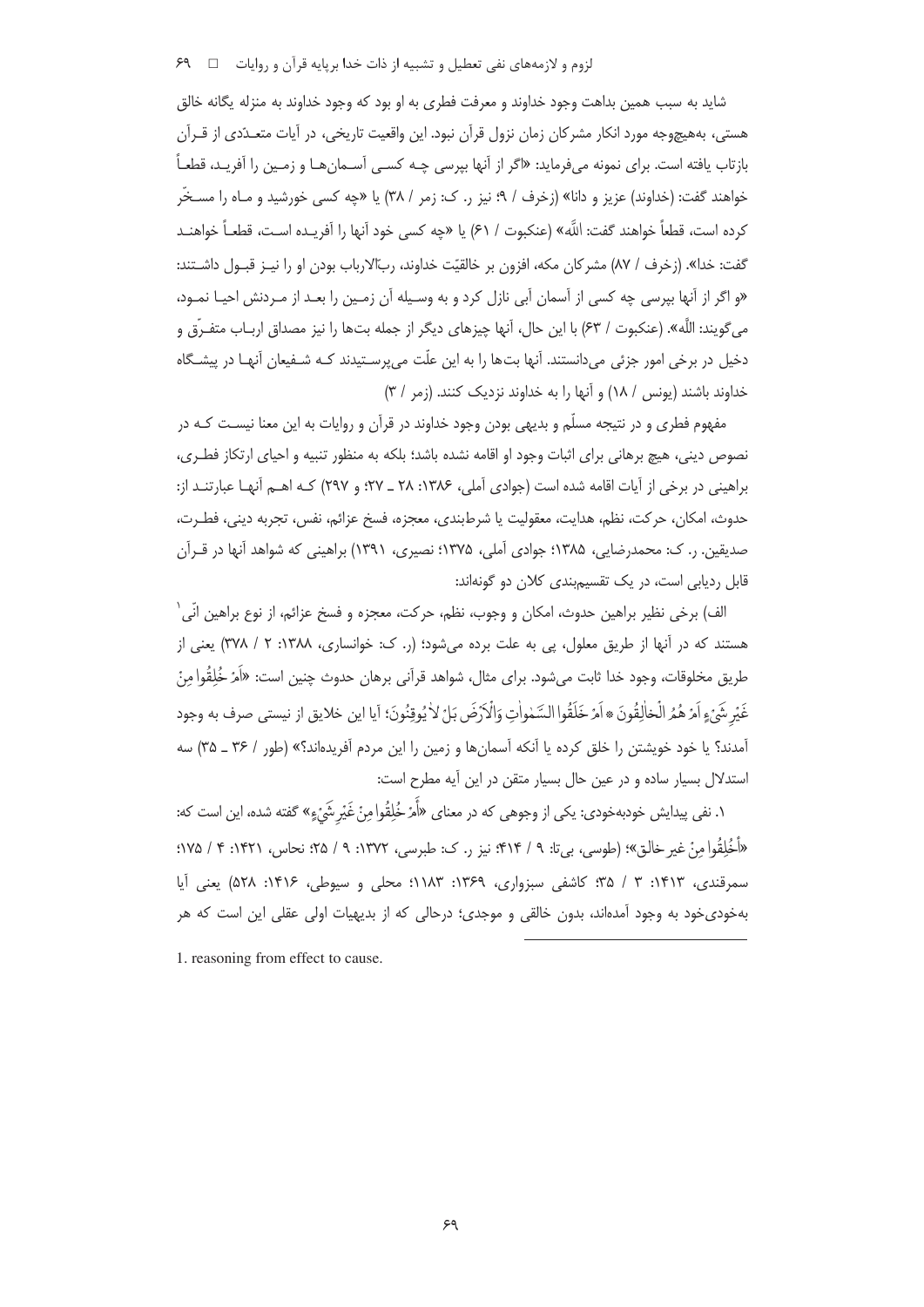۷۰ = □ فصلنامه علمي ـ يژوهشي انديشه نوين ديني، سال ۱۲، پاييز ۹۵، ش ۴۶

حادثی محدث می خواهد و پدید آمدن پدیدهای بدون پدیدآورنده عقلاً محال است.

٢. اين هم بديهي|لبطلان است كه أنان خود، أفريننده خويشتن باشند: «أَمْرْ هُمُ الْخالِقُونَ»؛ چراكـه هـيچ شیئی نمی تواند خالق خویشتن باشد و این مستلزم دور و اجتماع نقیضین است؛ زیرا مفهومش ایـن اسـت کـه قبل از وجودش موجود باشد.

۳. آیا انسانی که خود مخلوق است، می تواند آفریننده آسمانها و زمین باشد؟ آیا چیزی که هستی نـدارد، می تواند به دیگری هستی عطا نماید؟

ذات نایافتـــه از هســــتے،بخـــش میں کے تواند که شــود هســتے،بخــش

ب) برخی دیگر، نظیر براهین صدیقین، فطرت، تجربه دینی و معقولیت، از نوع براهین لمّی` هستند. در این نوع براهین، مخلوقات، واسطه اثبات وجود خدا نیستند؛ بلکه از نظر و توجه به حقیقت وجود یا مفهوم کمال مطلق، وجود خدا ثابت میشود. برای مثال، برهان صدیقین ـ که به گفته علامه طباطبایی، معتبرترین و قویترین برهان برای رسیدن به خدا است ـ (طباطبایی، ۱۳۶۲: ۲۶۸) در آیات بسیاری بازتاب یافته است (مانند: فصلت / ۵۴ \_ ۵۳؛ ابراهيم / ۱۰؛ آلءمران / ۱۸؛ حديد / ۳؛ نور / ۳۵؛ بقره / ۱۱۵) در اين برهان، براي اثبات خداوند از خود ذات حق بر ذات حق استدلال می شود؛ (برای نمونه، ر. ک: طباطبایی، ۱۳۷۸: ۱۱۷ و ۱۱۸؛ نیز همو، ۱۳۶۴: ۵ / ۸۹) همانطور که در دعای صباح آمده است: «یا مَنْ دَلَّ عَلی ذاتِهِ بذلتِه؛ ای کسی که وجودش راهنمای خودش است» (مجلسی، ۱۴۰۴: ۸۷ / ۳۳۹) یا امیرالمؤمنین ﷺ می فرماید: خدا را با خدا بشناسید: «اعْرِفُوا اللَّهَ باللَّهِ». (کلینی، ۱۳۶۲: ۱ / ۸۵) همچنین در بخش پایانی دعای عرفه، امام حسین اللهِ». اعلام می کند که آیا هستی چنان وجود مستقلی دارد که خداوند برای اثبات وجود خود به آن نیاز داشته باشد.  $(778 - 779 / 90 : 19.9$  (محلسی)

## دو. اقرار به کمالات خداوند

قرآن با نسبت دادن اسما و صفات گوناگونی به خداوند، کمالات مختلفی را برای او ثابت می کند؛ چراکه هر اسم و صفتی حاکی از کمالی است، حتّی در چهار آیه از قرآن، سخن از اختصاص تمام «اسمهای نیکو و زیبا» و در نتيجه اختصاص تمام كمالات براي خداوند است: «وَلِلَّهِ الْأَسْماٰءُ الْحُسُنِي فَادْعُوهُ بِهاٰ». (اعراف / ١٨٠؛ نیز ر. ک: اسراء / ١١٠؛ طه / ٤٨ حشر / ٢۴) بنابراین هبچ دینی و هیچ کتابی، وجود و صفات خدا را مانند قرآن تعریف نکرده و نشان نداده است. در روایات متعدد شیعه و سنّی به طور مستفیض نقل شده که برای

1. reasoning from cause to effect.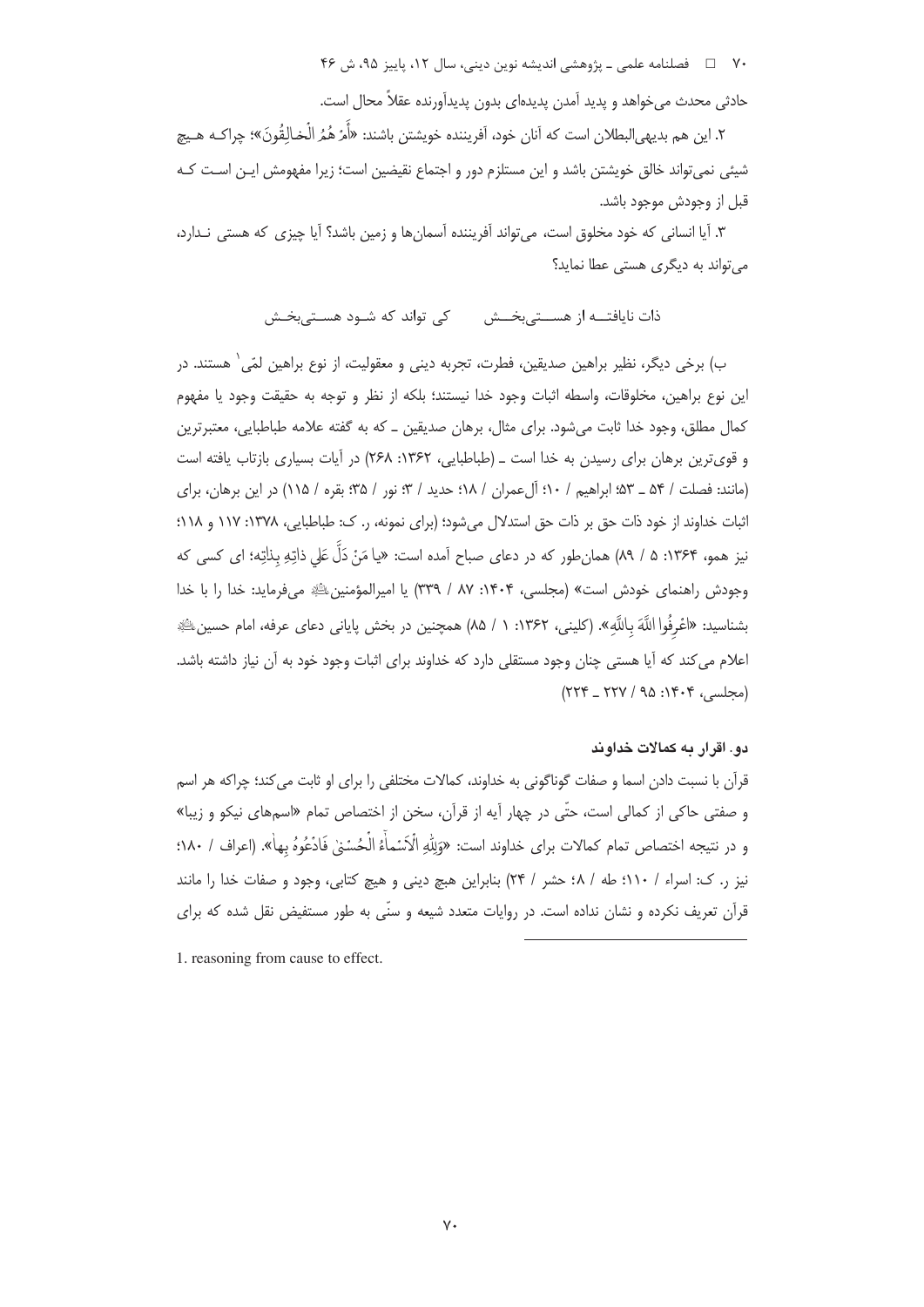لزوم و لازمههای نفی تعطیل و تشبیه از ذات خدا بریایه قرآن و روایات = = ٧١

خدا نود و نه اسم است. (٫. ک: صدوق، ١٣٩٨ ق: ١٩۴) با اين حال، بر اساس آيات قرآن و ديگر روايات و ادعیه، شده تعداد اسمای حسنای خداوند بیشتر از این است؛ چنان که بنا بر نقل *المیزان*، تعداد آنها ۱۲۷ عدد است (طباطبایی، ۱۴۱۷: ۸ / ۳۵۷) و بر اساس تتبع آیتالله سبحانی در مجلد دوم از *منشور جاوید* ۱۳۲ عدد است که برخی از آنها بسیط و برخی مرکباند. (سبحانی، ۱۳۸۳: ۱۱۲) علامه طباطبایی معتقد است غایت دلالت این روایات آن است که: از جمله اسمای حسنا، نود و نه اسم است که از خواصِّ آنها استجابت دعا و دخول در بهشت است. (همان، ۸ / ۳۶۳) مسائل مربوط به اسماء و صفات الهی در آثار مفسّران و متکلمان به تفصیل بحث شده که پرداختن به حتی یکی از این مسائل متعدد از حوصله پژوهش حاضر خارج است.

# د) لازمەھاي نفي تشبيه

بر اساس روایات، نفی تشبیه به معنای نفی هرگونه شباهت خداوند به مخلوقات است؛ یعنی اینکه هیچیک از صفات مخلوقات را برای خداوند روا نداریم؛ چراکه هر چه در آفریده است، در آفریننده آن یافت نمیشود و هر أنچه در مورد مخلوق ممكن باشد، در سازندهاش ممتنع است: «لَا إِخْلَاصَ مَعَ التَّشْبِيهِ ... فَكلُّ مَا في الْخَلْق لَا يُوجَدُ في خَالِقِهِ وَ كلُّ مَا يُمْكنُ فِيهِ يَمْتَنِعُ مِنْ صَانِعِهِ». (صدوق، ١٣٩٨ ق: ٣٠؛ همو، ١٣٧٨ ق: ١ / ١٥٣: طبرسي، ۱۴۰۳: ۲ / ۴۰۰) در خطبه اول نهج|لبلاغه، درباره توحید ملائکه میفرماید: «وَ لَا يُجْرُونَ عَلَيْهِ صِفَاتِ الْمَصْنُوعِينَ (الْمَخْلُوقِينَ) …»؛ ملائكه صفات مخلوقين را بر خدا روا نمي دارند. (نهج|لبلاغه، ۴۲) همچنین امام صادقﷺ فرمودند: توحید آن است که روا نداری بر پروردگارت آنچه را بر تو روا باشد: «أَمَّا التَّوْحِيدُ فَأَنْ لَا تُجَوّزَ عَلَى رَبِّک مَا جَازَ عَلَيْک … ». (صدوق، ١٣٠٣: ١١؛ ١٣٩٨: ٩٤) دليل لزوم تنزيه خداوند از تمامی ویژگی های مخلوقات، این است که خدا، برخلاف آفریدگان خویش است: «لِأَنَّهُ خِلَافُ خَلَٰقِهِ». (صدوق، ١٣٩٨ ق: ٥٢) بر همين اساس، يكي از معاني توحيد، جدا دانستن خداوند از مخلوقاتش است: «تَوْحِيدُهُ تَمْيِيزُهُ مِنْ خَلْقِهِ». (مجلسى، ۱۴۰۴: ۴ / ۲۴۷)

پیچیدگی ها و ظرافت های «خروج از حد تشبیه» باعث شده است که برخی به دلیل افراط در نفی تشـبیه، به «نفي تشبيه منتهي به تعطيل» گرفتار بيايند و برخي ديگر نيز به دليل عدم اشراف بر حقيقت، شاخصه ها و لازمههای «خروج از حد تشبیه»، به «نفی تشبیه گرفتار در دام تشبیه» دچار گردند. تعـابیر متعـددی در بیـان لازمهها و شاخصههای خروج از حد تشبیه در روایات اهلبیتﷺ وارد شده که مهمترین آنها عبارتند از:

## بک. بي همتابي خداوند در تعقلنايذبري (استحاله تعقل ذات حق)

خداوند عقول را از اینکه بتوانند ذات او را تخیل کنند، منع کرده است؛ چرا که تخیل پذیری ذات الهی، مستلزم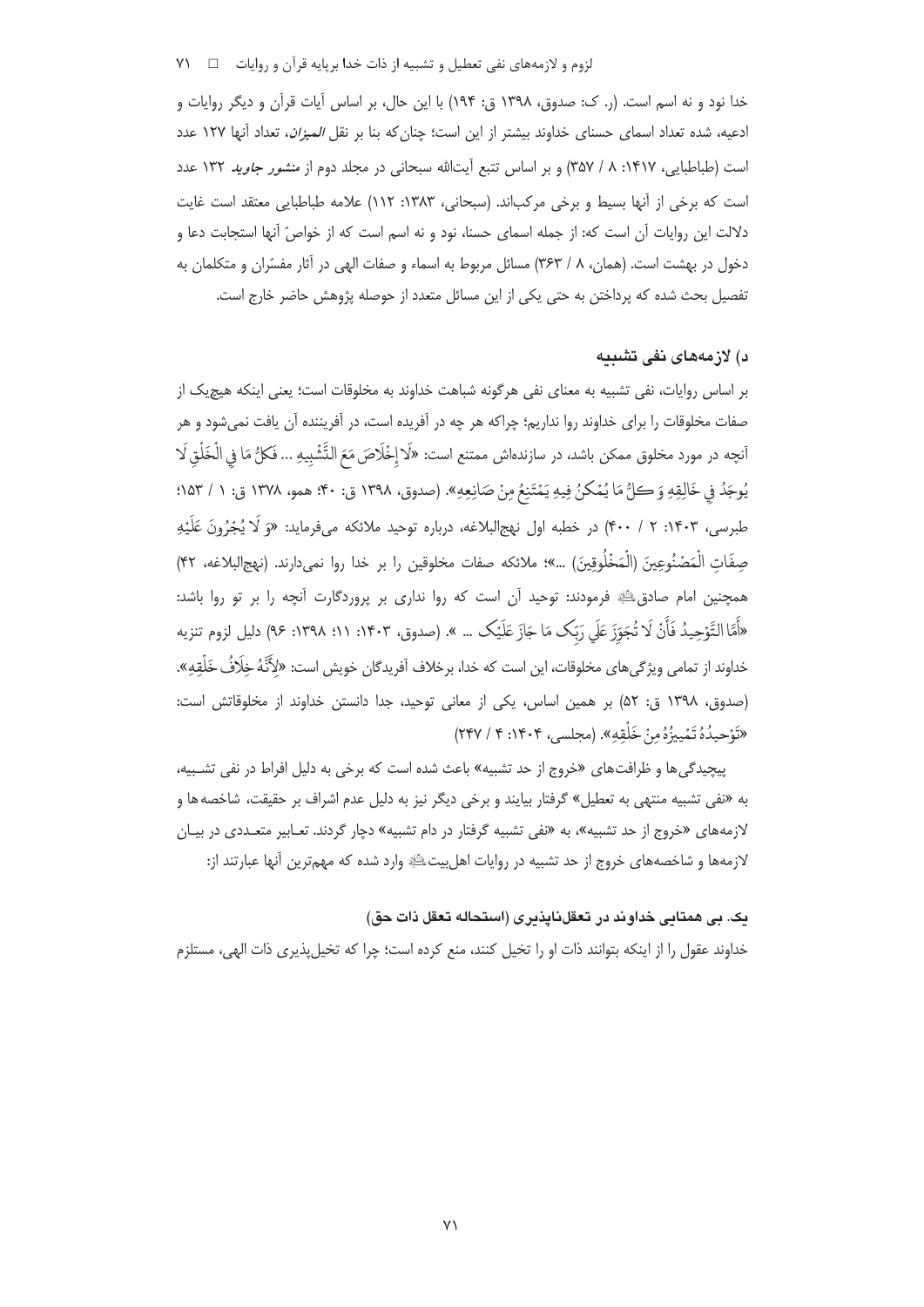تشبيه او به مخلوقات است: «حَجَبَ الْعُقُولَ أَنْ تَتَخَيَّلَ ذَاتَهُ لِامْتِنَاعِهَا مِنَ الشَّبَهِ وَ التَّشَاكل». (كلينى، ١٣۶٢: ٨ / ١٨) تنها أنچه متصف به صفت مخلوق باشد، تعقلپذير است: «إنَّما يعُقَلُ ما كانَ بصِفَةِ الْمَخْلُوق، وَلَيسَ اللهُ كَذٰلِكَ» (طبرسي، ١۴٠٣، ٢ / ٣٢٢) و خداوند چنين نيست؛ لذا عقلها نمي توانند براي او حدی تعیین کنند؛ چراکه خداوند خالق و نامحدود است و عقول، مخلوق خداوند و محدود هستند: «لَمَرْ تَبَلُّغْهُ الْعُقُولُ بِتَحْدِيدٍ فَيَكُونَ مُشَبَّها». (نهج|لبلاغه: ٢١۶) در پاسخ به اينكه: «چرا خدا با عقل درك نمىشود؟» بايد گفت چون خدا بالاتر از مرتبه عقل است: «لِأَنَّهُ فَوْقَ مَرْتَبَةِ الْعَقْل». (عمر جحفى، بىتا: ١٧٩؛ مجلسی، ۱۴۰۴: ۳ / ۱۴۷ ـ ۱۴۶) البته تعقلناپذیری خداوند بدان معنا نیست که عقل از معرفت واجب و ضروری خداوند ناتوان باشد؛ به تعبیر علی اللهِ، خداوند، عقول را از تحدید صفاتش آگاه نساخته است؛ اما چنین نیست که عقول را از تحصیل معرفتِ ضروری و واجب در حجاب نگه داشته باشد. (نهج|لبلاغه: خطبه ۴۹) مثلاً عقول مي توانند گواهي دهند كه خداوند خالق است و مخلوق نيست و مي توان به واسطه صنع الهي، بر وجود و صفات كمالي او استدلال كرد. (طبرسي، ۱۴۰۳: ۱/ ۲۰۰؛ مجلسي، ۱۴۰۴: ۴/ ۲۵۳) امام صادق ﷺ در فرازهایی از توحید مفضّل، پس از بیان اینکه اشیا را از چهار وجه می توان شناخت، تصریح می کنند كه عقل، تنها مي تواند به وجود خداوند معرفت پيدا كند و از علم به چگونگي ذات او عاجز است. (عمر جحفي، بیتا: ۱۷۹؛ مجلسی، ۱۴۰۴: ۳ / ۱۴۷ ـ ۱۴۶)

دو. بی همتایی خداوند در تصورنایذیری (استحاله توهم ذات حق)

توحید حقیقی آن است که انسان بداند که نمی¤واند خداوند را در وهم آورد: «التَّوْحِیدُ أَنْ لَا تَتَوَهَّمَه»؛ (نهج|لبلاغه: ۵۵۸) چراکه خداوند صورت نیست: «لَا صُورَةٌ». (کلینی، ۱۳۶۲: ۱ / ۸۱) بنابراین هیچ صورتی شبيه خداوند نيست: «لَا تُشْبِهُهُ صُورَةٌ». (صدوق، ١٣٩٨ ق: ٢٨۵؛ نيز ر. ک: کليني، همان: ٩۶؛ شريف مرتضى، ١٩٩٨: ١۴٩) لذا ذات خداوند قابل توهّم نيست: «مُحَرَّمٌ عَلَى الْأَوْهَامِ أَنْ تَحُدَّهُ» (كليني، همان: ١١٧) و «تَعْجِزُ الْأَوْهَامُ أَنْ تَنَالَهُ». (صدوق، همان: ۶۱) حتى ملائكه نمى توانند صورتسازى وهمى از خداوند داشته باشند؛ (نهجالبلاغه: ۴۱) چراکه اوهام را توانایی آن نیست که برای خداوند اندازهای مشخص کنند. (نهج|لبلاغه: ٢٧٢) خداوند در وهم نمي گنجد: «لَا تَنَالُهُ الْأَوْهَامُ فَتُقَدِّرَهُ وَ لَا تَتَوَهَّمُهُ الْفِطَنُ فَتُصَوّرَهُ» (نهج|لبلاغه: ۴۱) و خلاف هر چیزی است که وهم ما بر آن رود و خلاف تمام صورتسازیهای وهمی ماست. (کلینی، ۱۳۶۲: ۱ / ۸۲) به بیان روشنتر، هر کس خدا را در وهم آورد، غیر خدا را تصور کرده است: «وَ لَا إِيَّاهُ أَرَادَ مَنْ تَوَهَّمَهُ» (صدوق، ١٣٩٨ ق: ٣۵) «لا صَمَدَهُ مَنْ أَشارَ إِلَيْهِ وَ تَوَهَّمَهُ»؛ (نهجالبلاغه: ٢٧٢) چراکه بر اساس روایتی از امام باقرﷺ، تمام اوهام ما حتی دقیقترین آنها، همچون خود ما مخلوق و مصنوع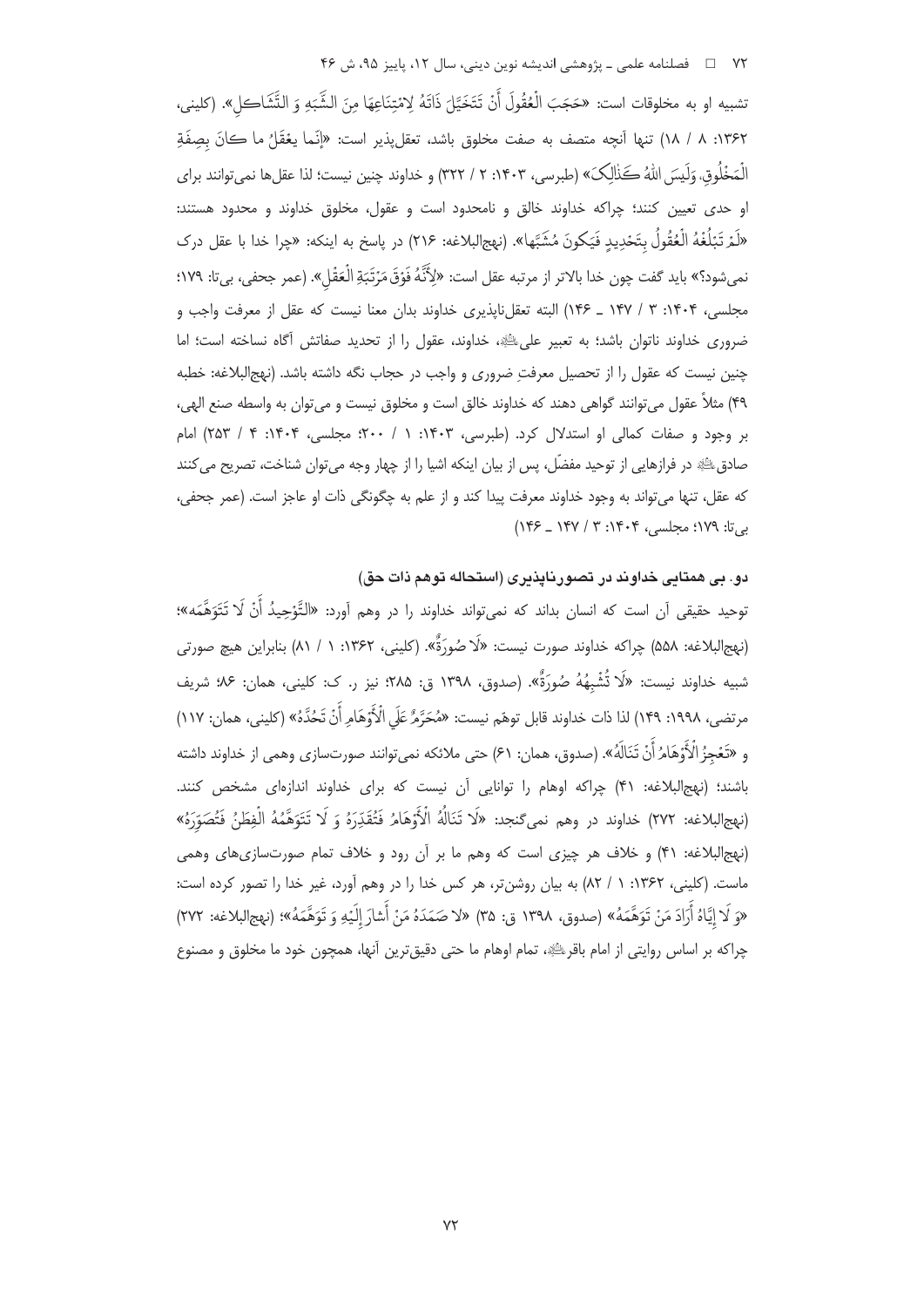هستند. (فيض كاشانى، ١٣١١: ١ / ١٩) حتى تمثيل خداوند بر قلبها حرام شده است: «مُحَرَّمٌ عَلَى الْقُلُوب أَنْ تُمَثِّلَهُ» (کلینی، ۱۳۶۲: ۱ / ۱۱۷) و کسی که بکوشد خداوند را به طور تمثل و موجود مثالی در قلب و روان خود به وجود آورد، چنین کسی هیچگاه حقیقت خداوند را درنمیeبابد: «لا حَقِیقَتَهُ أَصَابَ مَنْ مَثَّلَهُ»؛ (صدوق، ۱۳۹۸ ق: ۳۵) زیرا هر چه تصور نماید و به وجود ظلّی و مثالی، آن را در روان خود به وجود آورد، آفریده و پنداشته خود اوست و ساحت كبريائي، موجود حقيقى قائم به ذات و ازلى است. (حسينى همدانى، ١٣۶٣: ٣ / ٢٥٠) أيتالله حسنزاده أملى در ترجمه و شرح اين فراز از خطبه علىﷺ كه: «لَا تَنَالُهُ الْأَوْهَامُ فَتُقَدِّرَهُ وَ لَا تَتَوَهَّمُهُ الْفِطَنُ فَتُصَوّرَهُ وَ لَا تُدْرِكهُ الْحَوَاسُّ فَتُحِسَّهُ وَ لَا تَلْمِسُهُ الْأَيْدِي فَتَمَسَّه» مي گويد:

۔<br>آلات ادراک سه قسم است به اصطلاح حکما: یکی حواس ّ است که مدر ک اجسـام اسـت و مادیّات؛ دوم خیال که مدرک صور مجرّده از ماده، ولی مقـداری اسـت؛ سـیم وهـم کـه مدرک معانی جزئیه است؛ امّا ادراک عقلی بدون آلت است و حضـرت امیرالمــؤمنینﷺ چهار قسم مدرک ذکر میفرماید: اول، وهم؛ دوم، فطنه؛ سیم، حاسه؛ چهارم، ایدی؛ زیرا که دست بلاواسطه با مدرک تماس می نماید و حواس به وساطت هـوا و نـور بـا مـدرک مربوط می شوند و فطنه و وهم نه تماس دارند و نه به وساطت چیزی مربوط می گردنـد؛ اما فرق بين وهم و فطنه، به قرينه فرمايش اميرالمؤمنينﷺ بايد فطنــه يـك انــدازه بــا مدرک ارتباط داشته باشد؛ پس میتوانیم بگوییم: فطنه یعنی از ملاحظه مدرکات خــود شبيه به آن چيزي تصوّر كنيم؛ و وهم عبـارت اسـت از تقـدير چيـزي بـدون ملاحظـه مدركات و تشبيه حق به آنها. (حسن;اده آملي، ١٣٨١: ٤ / ٢۴١)

# سه. بے همتانی خداوند در قناس ناپذیری

طبق روايات، خداوند از طريق مقايسه شناخته نمىشود: «لا يعْرَفُ بِالْقِيْاسِ»؛ (مجلسى، ۱۴۰۴: ۴ / ۹۷) چراکه او قابل مقايسه با هيچچيز نيست: «لا يقاسُ بشَيْءٍ». (همان: ۴ / ۷۸) به فرموده امام رضاﷺ هر که پروردگارش را به قیاس وصف کند، در همه روزگار در آشفتگی باشد و از راه راست منحرف گردد. (صدوق، ۱۳۹۸ ق: ۴۷) همچنین از علی الله وایت شده است که:

لَا تُشْبِهُهُ صُورَةً وَلَا يُحَسُّ بِالْحَوَاسِّ وَلَا يُقَاسُ بِالنَّاسِ. (همان، ٢٨٥) خدا شبیه هیچ صورتی نیست و با حواس احساس نمی شود و با مردم مقایسه نمی شود.

## چهار. بیهمتابی خداوند در اکتنامنایذیری (استحاله اکتناه ذات)

يكي از معاني و لوازم توحيد، اعتقاد به اكتناهناپذيري ذات و صفات خدا است: «لَا إِيَّاهُ وَحَّدَ مَن اكتَنَهَهُ»؛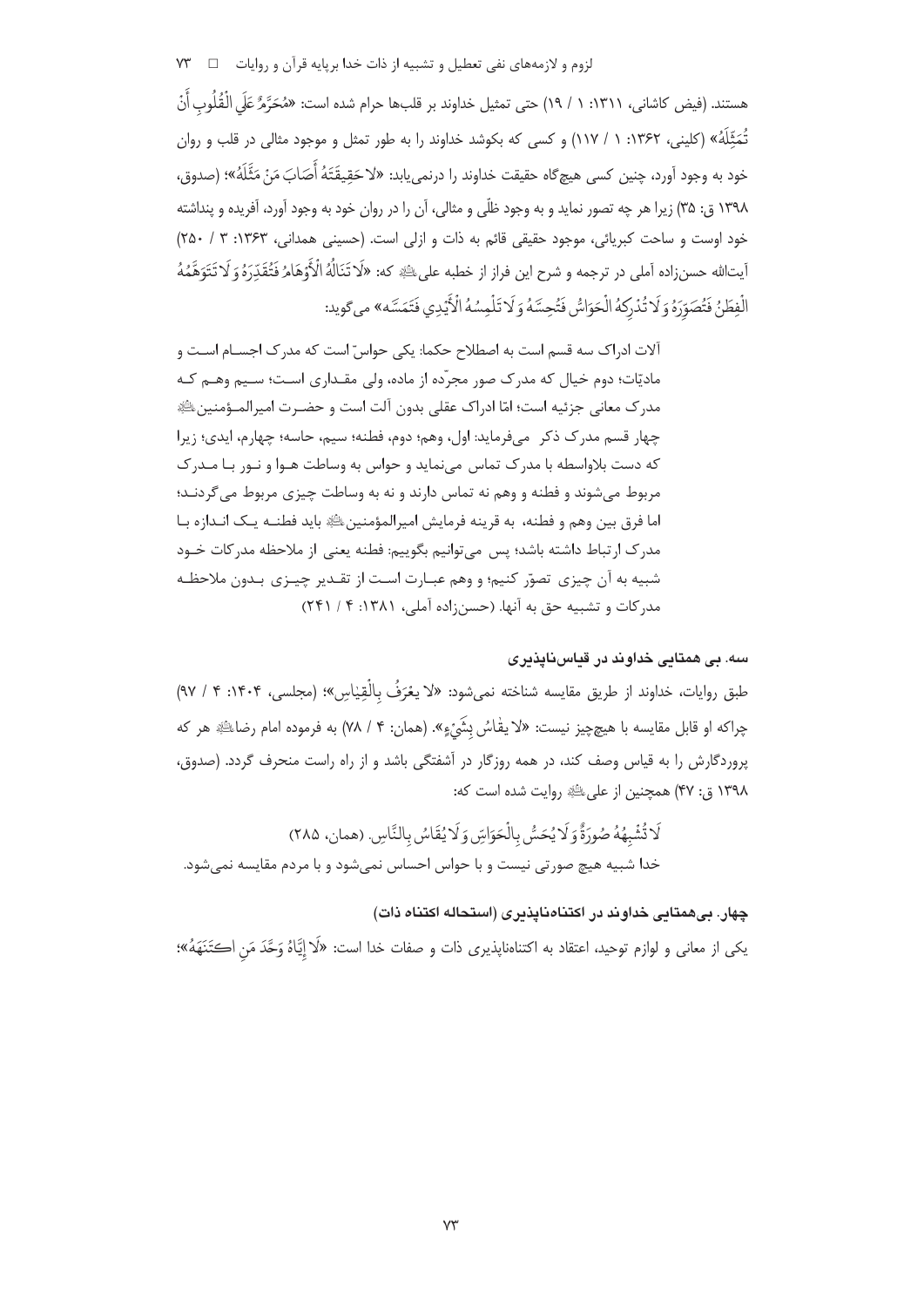#### ۷۴ فصلنامه علمي ـ یژوهشي اندیشه نوین دینی، سال ۱۲، پاییز ۹۵، ش ۴۶

كسى كه بخواهد كنه ذات خدا را دريابد، او را به يگانگى نشناخته است؛ (همان: ٣۵) چراكه احاطه بر موجود غیرمحدود، نه میسور موجود محدود است و نه برای او تکلیف شمرده میشود. عجز از اکتناه ذات اقدس خدا و صفات ذاتی او، اعتراف و معرفت جدیدی است که اصل معرفت خدا را تکمیل می کند. (جوادی أملی، ۱۳۸۶: ۳۴) بنابراین هیچ موجودی نمیٍتواند به «کُنهِ» ذات و صفات خدا پی ببرد و خداوند افکار و خطورات نفس را از شناخت كُنهِ صفتش باز داشته است: «رَدَعَ خَطَرَاتِ هَمَاهِمِ النُّفُوسِ عَنْ عِرْفَانِ كُنْهِ صِفَتِهِ» (نهج|لبلاغه: خطبه ۱۸۶) هر چه را بتوان به کنه آن پی برد، مصنوع است، نه صانع:«کَلُّ مَعْرُوفٍ بِنَفْسِهِ مَصۡنُوعٌ». (صدوق، ١٣٩٨ ق: ٣۵) نهى از تفكر در ذات خداوند از ديگر تعابير همسو با اكتناهناپذيرى خداوند است: «إِيَّاكمْ وَ التَّفَكَّرَ فِي اللَّه»؛ از تفكر در ذات خداوند بپرهيزيد. (كليني، ١٣۶٢: ١ / ٩٣؛ نيز ر. ک: مجلسي، ١۴٠۴: ۵۴ / ٣۴٨) حتى در برخى كتابهاى حديثى، بابى تحت عنوان «النهى عن التفكر فى ذات الله» گنجانده شده است؛ (برای نمونه، ر. ک: همان: ج ۳) چراکه تفکر در ذات خداوند، جز بر حیرت انسان نمى|فزايد: «فَإِنَّ التَّفَكَّرَ فِي اللَّهِ لَا يَزِيدُ إِلَّا تَيْهاً» (صدوق، ١٣٩٨ ق: ۴۵٧) و كسى كه در ذات خدا تفكر كند، به كفر و الحاد كشيده شود: «مَنْ فَكَرَ فِي ذَاتِ اللَّهِ تَزَنْدَق». (مجلسي، ۱۴۰۴: ۲۸۵ / ۲۸۵)

# پنج. بیهمتایی خداوند در کیفیتناپذیری

وجود خداوند كيفيت ندارد: «لَا كانَ لِكوْنِهِ كيْفٌ». (همان: ۴ / ٢٩٩) بنابراين تعيين كيفيت براي خداوند، با توحيد ناسازِگار است: «ما وَحَّدَهُ مَنْ كِيَّفَهُ ... كَيَّفَ الْكِيْفَ فَلَا يُقَالُ لَهُ كَيْفَ …»؛ خدا را به وحدانيت نشناخته است، آن کسی که برای او کیفیت تعیین کند … او مبدع کیفوفیت است، پس درباره او سخن از كيفيت روا نباشد»؛ (صدوق، ١٣٩٨: ٤١)؛ چرا كه كسى كه بگويد خدا چگونه است، او را تشبيه كرده است: «مَنْ قَالَ كيْفَ فَقَدْ شَبَّهَهُ». (همان: ٣۶؛ همو، ١٣٧٨ ق: ١ / ١۵١) از همين٫و اگر از ما درباره كيفيتِ «ذات الهي» پرسش كنند، بايد بگوييم «هيچچيز مانند او نيست»: «إِذَا سَأَلُوك عَنِ الْكَيْفِيَّةِ فَقُلْ كمَا قَالَ اللَّهُ عَزَّ وَجَلَّ لَيْسَ كَمِثْلِهِ شَيْءٌ». (مجلسي، ۱۴۰۴: ۴ / ۲۹۷) از امام صادقﷺ نقل شده است كه: هر كس در چگونگی خداوند فکر کند، هلاک شود: «مَنْ نَظَرَ في اللَّهِ كيْفَ هُوَ هَلَک»؛ (کليني، ۱۳۶۲: ۱ / ۹۳) چراکه به تعبیر حضرت علی الله : ذهنها از تعیین کیفیت برای کیفیتبخش به موجودات حیران هستند. بنابراين شناخت او بايد بدون تعيين كيفيت باشد: «حَارَتِ الْأَوْهَامُ أَنْ يُكيِّفَ الْمُكيِّفَ لِلْأَشْيَاءِ .... الْمَعْرُوفُ بغَيْرِ ڪيُفِيَّةٍ». (صدوق، ١٣٩٨ ق: ٧٨) يکي از معاني واژه الله در روايات نيز مؤيد همين معنا است: «اللَّهُ مَعْنَاهُ الْمَعْبُودُ الَّذِي يَأْلَهُ فِيهِ الْخَلْقُ»؛ معناي الله عبارت است از معبودي كه مخلوقات در او حيران|ند.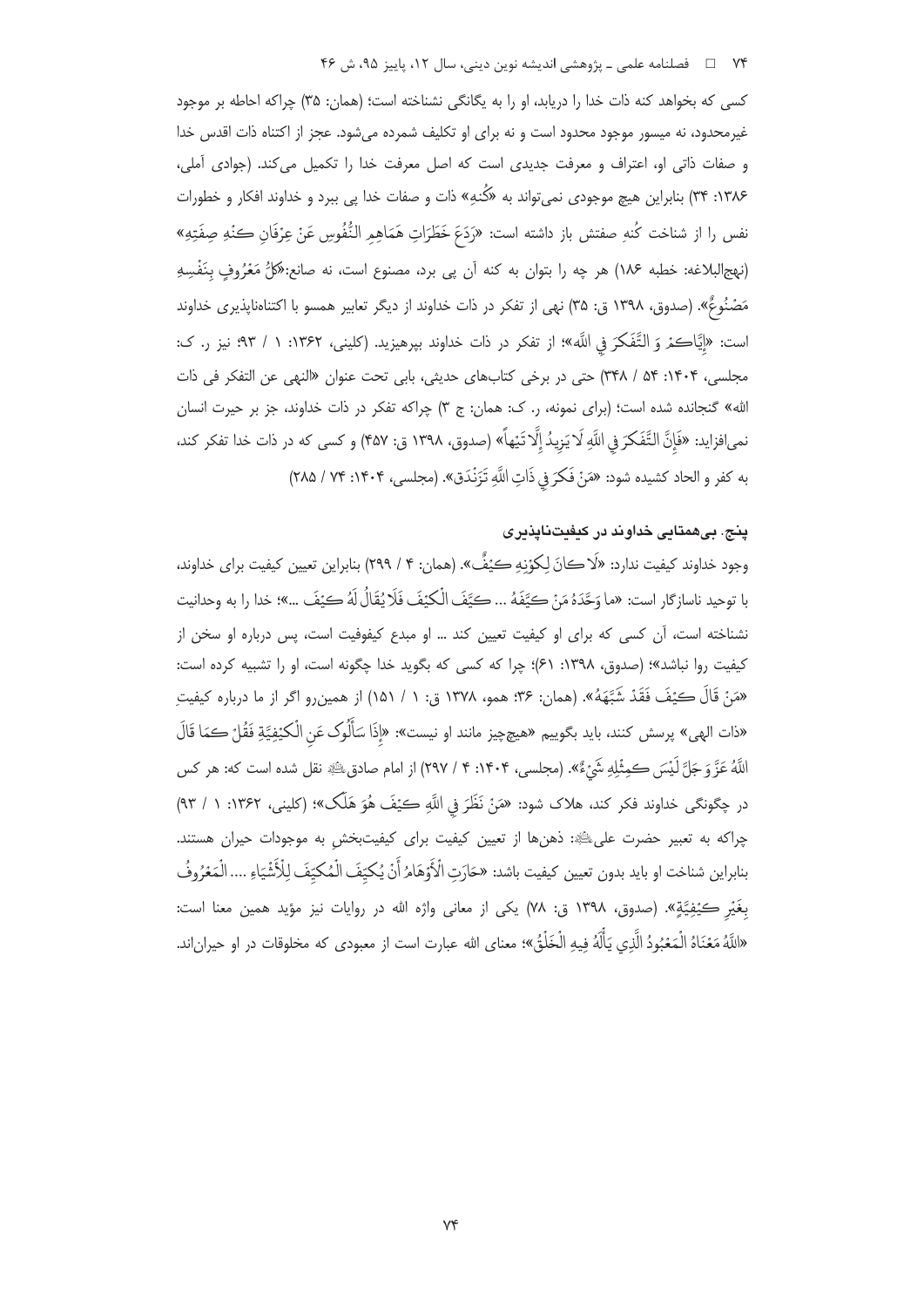لزوم و لازمههای نفی تعطیل و تشبیه از ذات خدا بریایه قرآن و روایات □ ۷۵

(همان، ٨٩) همچنين از امام باقر $\mathbb{P}_k$  نقل شده است كه: معناي الله عبارت است از: معبودي كه مخلوقات از درک ماهیت و احاطه بر کیفیت او حیران هستند. (همان، ۸۹) بنابراین تفسیر «الٌاِلَهِ» این است که خداوند همان موجودی است که مخلوقات، از درکِ حسّی یا وهمی ماهیت و کیفیت او در حیرتاند. (همان، ۹۲)

# شش. بےهمتانی خداوند در توصیف ناپذیری

جمع بندی مطالب پنج بخش گذشته این است که خداوند برتر از وصف واصفان و نعت ناعتان است: «جَلَّ عَمَّا وَصَفَهُ الْوَاصِفُونَ وَ تَعَالَى عَمَّا يَنْعَتُهُ النَّاعِتُونَ». (همان: ۶۱) خداوند قابل توصيف نيست: «إنَّ اللَّهَ عَزَّ وَ جَلِّ لَا يُوصَفُ». (همان: ١٢٨) چگونه قابل توصيف باشد؛ درحالي كه در قرآن ميفرمايد: خدا را به سنجشى كه شايان مقام اوست، نسنجيدند و نشناختند؛ «وَكَيْفَ يُوصَفُ وَ قَدْ قَالَ فِي كتَابِهِ ـ وَ ما قَدَرُوا اللَّهَ حَقَّ قَدْرِهِ». (همان: ۱۲۸) در همین جهت، معنای صحیح «الله اكبر» در روایات، وصفناپذیری خداوند بیان شده است؛ بدين معنا كه «خدا بزرگتر از آن است كه وصف شود»: «اللَّهُ أَڪَرُ منْ أَنْ يُوصَف»؛ (كلينے، ۱۳۶۲: ۱ / ۱۱۷) چراکه او در وصف هیچ مخلوقی نمیگنجد (صدوق، ۱۳۹۸ ق: ۴۵) و هرکه خداوند را توصيف كند، قطعاً او را محدود ساخته است: «مَنْ وَصَفَ اللَّهَ فَقَدْ حَدَّهُ» و چنين فردي قطعاً در دام تشبيه فروغلتیده است. (همان: ۱۱۴) تنها کسانی که او را نشناختند و یگانهاش ندانستند، به توصیف او روی آوردند: «سُبْحَانَک مَاعَرَفُوک وَ لَا وَحَّدُوک فَمِنْ أَجْلِ ذَلِک وَصَفُوک». (کلینی، ۱۳۶۲: ۱ / ۱۰۱)

درباره توصیفناپذیری خداوند تذکر دو نکته ضروری است:

الف) نهی از توصیف خداوند، به معنای نهی از تعیین کیفیت و چگونگی برای ذات و صفات الهی است. يکي از معاني «الله اڪبر» در روايات، توصيفناپذيري خداوند در مفهوم نفي کيفيت از او معرفي شده است: «الْوَجْهُ الْآخَرُ اللَّهُ أَكِبَرُ فِيهِ نَفْيٌ كَيُفِيَّتِهِ». (صدوق، ١٣٩٨ق: ٢٣٨) نهى از توصيف خداوند، به معناي نهى از مطلق توصيف نيست؛ چراكه نهى از مطلق توصيف، چيزى جز انكار و تعطيل نخواهد بود. وانگهى، آيات و روایات خداوند را توصیف می کنند. پس آنچه از آن نهی شده، تعیین کیفیت برای ذات و صفات خدا است؛ چراکه ما کیفیات را از مخلوقات برمی گیریم.

ب) همچنین اعتقاد به کیفیتناپذیری خداوند به این معنا نیست که او در ذات و صفات خـود، هـیچ گونـه کیفیتی ندارد؛ بلکه به این معنا است که هیچ مخلوقی نمی تواند به کیفیت ذات و صفات او پـی بـرد. بـر ایـن اساس، دو قطب افراط و تفريط در اين زمينه از اين قرار است:

حد افراط: نفی مطلق هرگونه کیفیتی از ذات خداوند که برابر با انکـار خداونـد و فـرو افتـادن در مهلکـه تعطيل است؛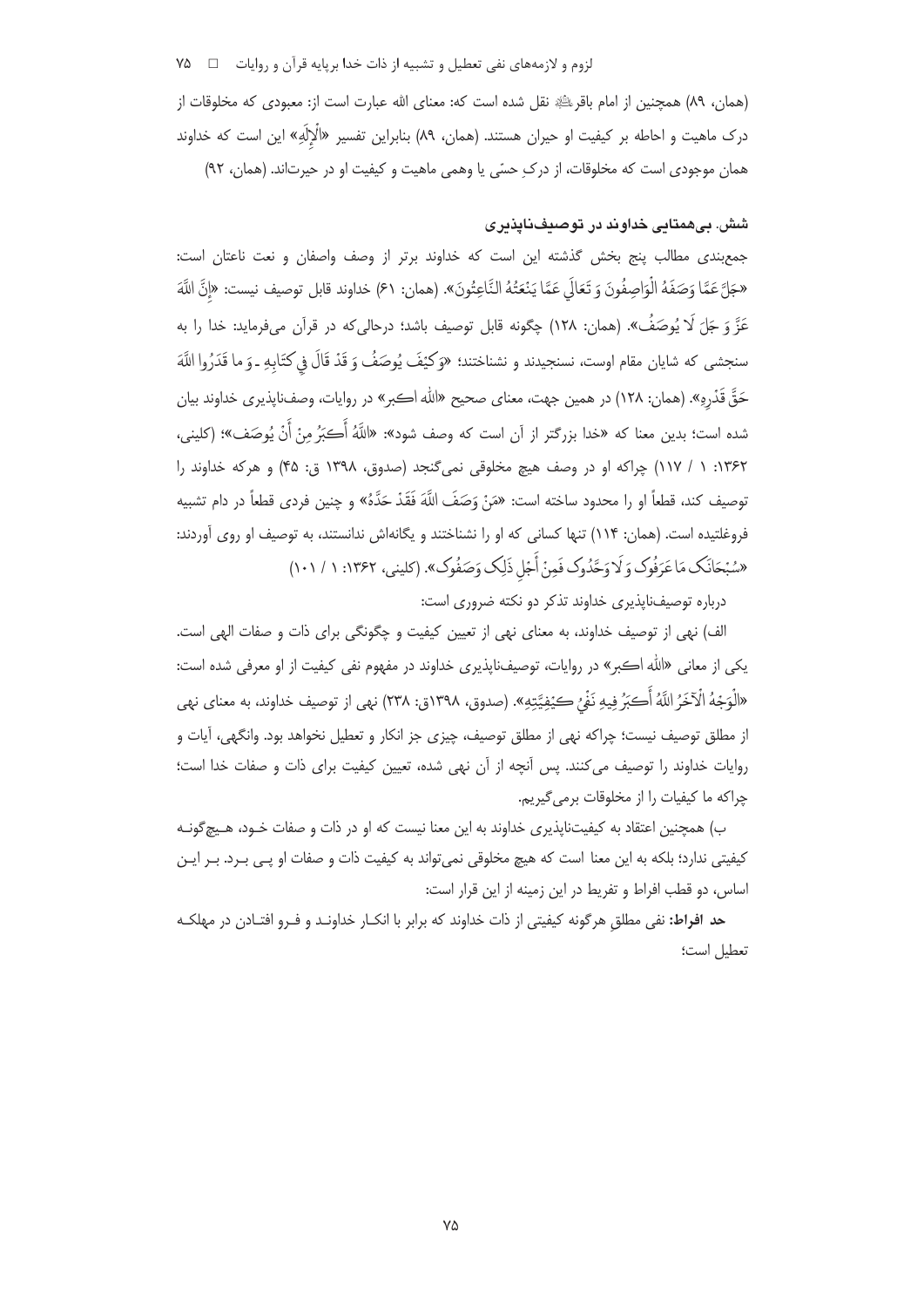۷۶ □ فصلنامه علمی ـ یژوهشی اندیشه نوین دینی، سال ۱۲، پاییز ۹۵، ش ۴۶

ح**د تفریط:** تلاش برای درک کیفیت ذات و صفات خداوند که نتیجه قطعی و قهـری آن، فروغلتیـدن در دام تشبیه است؛ چراکه هرگونه کیفی که برای ما قابل شناختن باشد، مخلوق خداوند است و خدا را نمی تـوان با مخلوقش توصيف كرد. (صدوق، ١٣٩٨ ق: ٣١٠)

حد اعتدلال در این عرصهٔ باریکتر از مو، از این قرار است: با اینکه خداوند در ذات خود کیفیتی دارد، کسی جز خود او نمیداند که او کیست و جز خودش نمیداند که کیفیت او چیست: «یَا مَنْ لَا یَعْلَمُ مَا هُوَ إِلَّا هُوَ وَ لَا كَيْفَ هُوَ إِلَّا هُوَ». (همان: ٩٨) پس به يک اعتبار، حقيقت نفى تشبيه در يک جمله قابل خلاصه است: برای ذات و صفات خداوند نمی توان و نباید هیچ گونه کیفیت و چگونگی تعیین کرد. به عبارت دیگر، مراد حقیقی از خروج از حد تشبیه: عدم تعیین چگونگی برای ذات و صفات خداوند است.

ب) برای رهایی از فرو افتادن در مهلکه تعطیل یا تشبیه، چاره آن است که خداوند را جز به آنچه خود خداوند، خود را وصف كرده، وصف نكنيم: «إِنَّ الْخَالِقَ لَا يُوصَفُ إِلَّا بِمَا وَصَفَ بِهِ نَفْسَهُ». (همان: ۶۱)؛ در اين زمينه، بابي با عنوان: «النَّهْي عَن الصِّفَةِ بِغَيْرِ مَا وَصَفَ بِهِ نَفْسَهُ تَعَالَي» در كتاب التوحيد *كافي* گنجانده شده است؛ چراکه غیر ذات خداوند، هیچکس حتی اشرف کائنات، سیدالعارفین رسول اکرمﷺ قادر نیست ذات خداوند را آنچنانِ كه هست، بستايد: «اللَّهُمَّ إنِّي لَا أَسْتَطِيعُ أَنْ أَبْلُغَ في الثَّنَاءِ عَلَيْك وَ لَوْ حَرَصْتُ أَنْتَ كمَا أَثْنَيْتَ عَلَى نَفْسِك»؛ خدايا از عهده ثناي تو برنمي[يم؛ حتى اگر حريص بر اَن باشم؛ تو همان گونه هستي که خود را ثنا گفتی. (مجلسی، ۱۴۰۴: ۱۶ / ۲۵۳؛ نیز ر. ک: ۶۸ / ۲۳؛ ۲۲ / ۲۴۵) ستایش شایستهٔ خداوند، تنها ستایش خود خدا از خود است. و: «مَاعَرَفْنَاک حَقَّ مَعْرفَتِک»؛ ما آنِ طور که شایسته معرفت توست، تو را نشناختهایم. (محلسی، ۱۴۰۴: ۶۸/ ۲۳)

آنچه بیان شد، اصلی ترین لازمههای نفی تشبیه بود و لازمههای بسیار دیگری نیز وجـود دارد کـه همـه آنها متفرع بر لازمههای پیش گفته هستند.

#### نتىجە

بر طبق آموزههای قرآن و روایات، تنها رویکرد صحیح در معرفت توحیدی عبارت است از: «اثبات بدون تشبيه» (نفي توأم تعطيل و تشبيه) اين رويكرد، متضمن دو قاعده جامعالاطراف است: ١. اصل نفي تعطيل (خروج از حدِّ تعطيل)؛ ٢. اصل نفي تشبيه (خروج از حدِّ تشبيه). مراد از «مَذْهَبُ التَّعطيل» «يا مَذْهَبُ النَّفْي و الابطال» انكار وجود خداوند يا صفات كمالي اوست. همچنين مراد از «مَذْهَبُ التَّشْبِيهِ» اعتقاد به هرگونه شباهت خداوند به مخلوقات است.

به تبع تعاريف فوق، مراد از خروج از حد تعطيل، ايمان و اقرار به وجود خداوند و صفات كمالي اوست.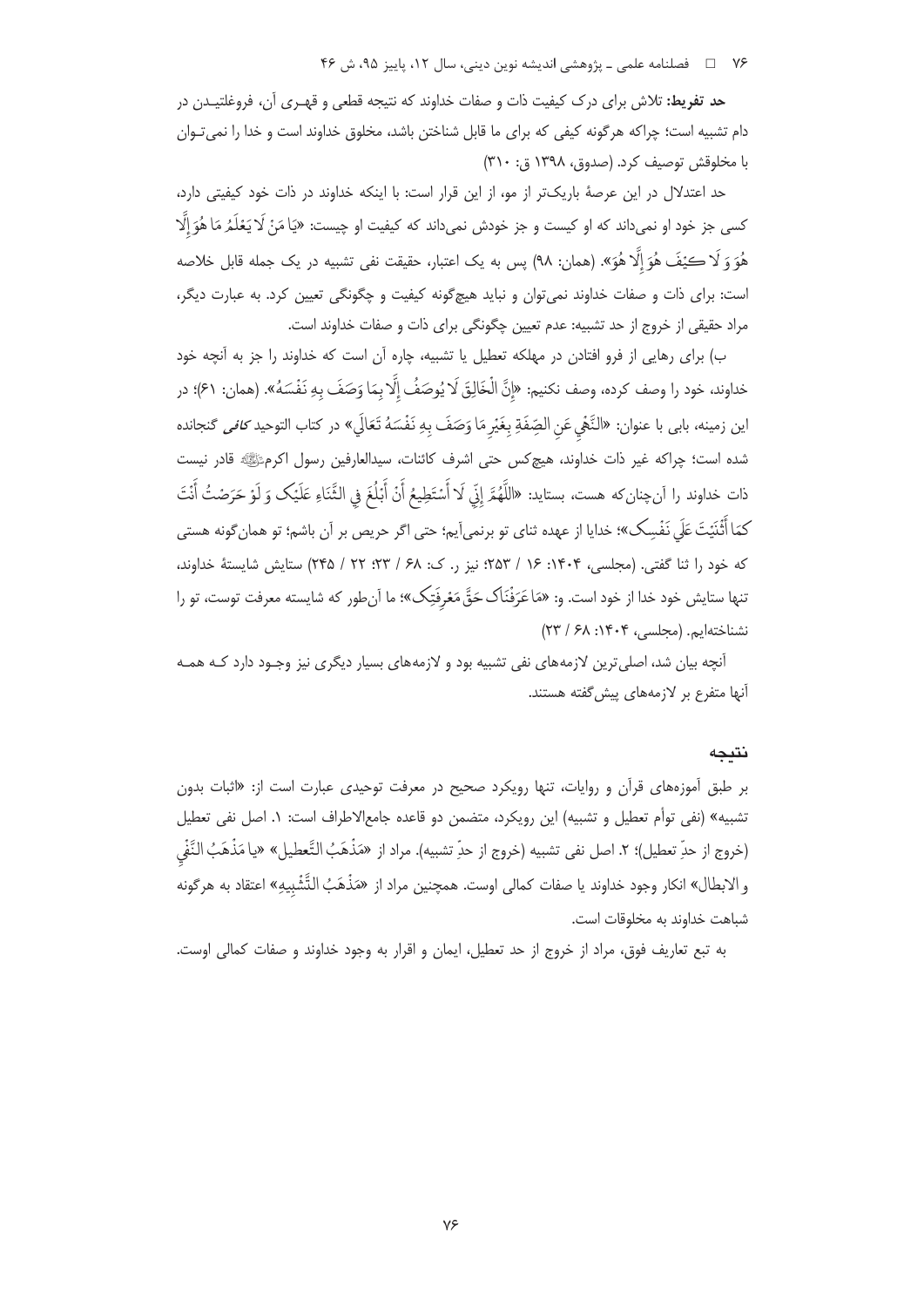مراد از خروج از حد تشبيه، نيز تنزيه خداوند از مشابهت به مخلوقات است. منظور از مذهب «إِثْبَاتٌ بِلَا تَشْبِيهِ» نیز ایمان و اقرار به وجود خداوند و صفات کمالی او بدون گرفتار آمدن در دام تشبیه است. به عبارت دیگر، معنای خارج دانستن ذات خداوند از حد ابطال و تشبیه، یعنی اینکه نگوییم خداوند نیست و همچنین نگوییم شیئی شبیه دیگر اشیا است. معنای خارج دانستن صفات ذاتی خداوند از حد ابطال و تشبیه، این است که نگوییم خداوند داری صفت نیست همچون مخلوقات دارای صفت است.

حاصل جمع خروج از حدین، این است که انسان از یکسو، می تواند بفهمد کـه خـدا وجـود دارد و از هـر جهت كامل است و بر اساس میثاق فطرت نمی تواند وجود و كمالات خداونـد را انكـار كنـد؛ امـا از دیگرسـو، نمي تواند درك كند كه ذات و صفاتش چگونه است. عقل انسان مي داند خدا هست؛ ولي نمي داند خدا چيست. همچنین انسان میفهمد که خداوند صاحب همه کمالات است؛ اما نمیفهمد و نمیٍ تواند بفهمد کـه کمـالات او چگونه هستند.

بنابراین در میان معانی متعددی که در سیاق ها و موقعیتهای مختلف و بسته به مخاطبهای متفاوت در نصوص دینی ارائه شده است، این معنا از چیستی توحید، نظریهای فراگیر است که به تمـام مراتـب توحیـد و مباحث خداشناختی معنا می بخشد؛ تمام مراتب توحید و مباحث خداشناختی را می توان و باید در ظـلّ و ذیـل این نطریه تفسیر کرد و باید با به دست گرفتن قیچی «اثبات بلاتشبیه» کـه دارای دو لبـه «نفـی تعطیـل» و «نفی تشبیه» است و از طریق به هم فشردن این دو لبه، تمام زوائد و ناپیراستگی ها را از دامن توحیـد کوتـاه کرد و توحیدی آراسته به کمالات و پیراسته از نقائص، مطابق با نگاه صحیح ثقلینی ارائه کرد.

#### منابع و مآخذ

#### ۱. قرآن.

#### ٢. نهج البلاغه.

- ٣. ابن|ثير، مبارك بن محمد الجزري، ١٣٦٧، *النهاية في غريب الحديث و الأثر*، قم، مؤسسه مطبوعاتي اسـماعيليان، ايران، ٥ جلد.
- ٤. ابن منظور، محمد بن مكرم، ١٤١۴ ق، *لسان العرب*، بيروت ـ لبنان، دار الفكر للطباعة و النشـر و التوزيـع ـ دار صـادر، ط. الثالثة، ١۵ حلد.
	- ٥. احسابي، ابن ابي جمهو ر، ١٤٠٥ ق، *عوالي اللألي،* قم، انتشارات سيد الشهداء ﷺ.
- ٦. اردكاني، محمد علي، ١٣٦٣، *اسرار التوحيد* (ترجمه التوحيد صدوق)، تهران، انتشارات اسلاميه، چ ١، ١ جلد. ۷. تهانوی، محمـدعلی، ۱۹۹٦ م، *موسوعة كشاف اصطلاحات الفنون و العلــوم*، بيـروت، مكتبـة لبنـان ناشـرون، ط. الاولى، ٢ جلد.